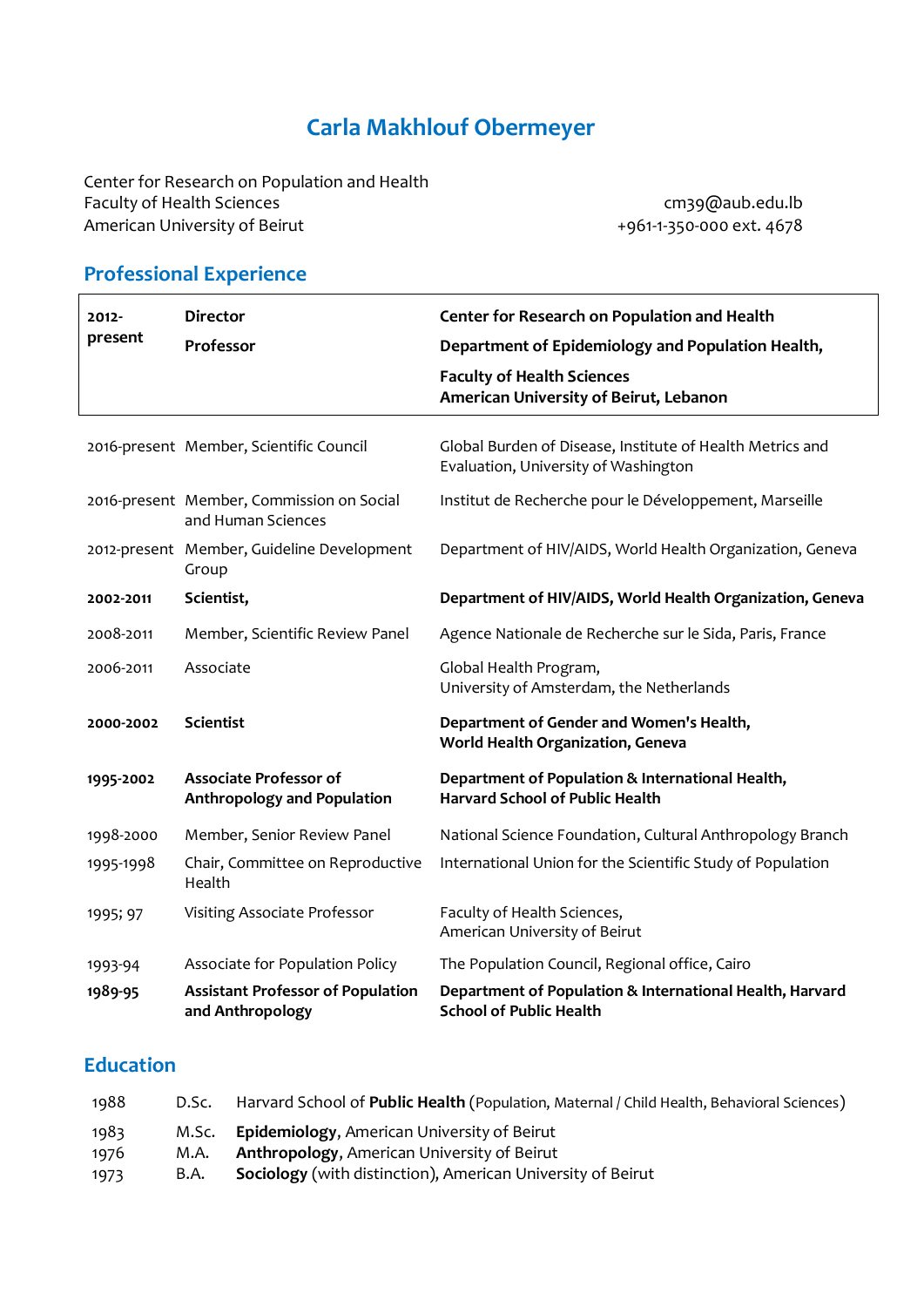## **Research Experience**

*A multi-disciplinary program bridging epidemiology, demography, and anthropology to analyze topics of importance for global health. \$5 million in grant monies awarded over past 15 years.*

| <b>Topics</b>                                            | Projects                                                                                                                                                                                                                                                     |
|----------------------------------------------------------|--------------------------------------------------------------------------------------------------------------------------------------------------------------------------------------------------------------------------------------------------------------|
| <b>Regional Research</b><br><b>Reviews</b>               | 3Rs, a series of systematic research syntheses on topics of public health<br>importance in the Arab region<br>Funded by the International Development Research Center, Canada<br>American University of Beirut 2015-present                                  |
| <b>HIV testing and</b><br>counselling                    | MATCH (Multi-country African Testing and Counselling for HIV) study,<br>conducted in Burkina Faso, Kenya, Malawi and Uganda<br>Funded by the National Institutes of Health<br>World Health Organization 2008-2011<br>American University of Beirut 2011-2014 |
| <b>HIV</b> treatment and<br>prevention                   | Multi-site operational research on HIV prevention and treatment<br>World Health Organization 2002-2009                                                                                                                                                       |
| <b>Research ethics</b>                                   | The implementation of ethical guidelines in HIV research<br>World Health Organization 2002-2004                                                                                                                                                              |
| <b>Medication use</b>                                    | Medication use and gender in Iran, Mexico, the Philippines, Uganda,<br>and Massachusetts.<br>World Health Organization 2001-2003                                                                                                                             |
| Patient views of<br>medical services                     | User perspectives on health services<br>Funded by the Partnership for Health Reform project, Egypt, and World Health<br>Organization, Lebanon<br>Harvard University 1998-1999                                                                                |
| Therapeutic<br>decisions, patient-<br>provider relations | DAMeS (Decisions At Menopause Study) in Morocco, Lebanon,<br>Massachusetts, and Spain<br>Funded by the National Science Foundation (1996-99), and the National Institutes<br>of Health (2000-2008)                                                           |
| <b>Population policy</b>                                 | Family, gender, and population policies in the Middle East<br>The Population Counci, Cairo Regional Office 1993-95                                                                                                                                           |
| Culture, health and<br>reproduction                      | Safe motherhood in Morocco; child health in Morocco<br>Fulbright Fellowship and Rockefeller Foundation grant 1991-1993                                                                                                                                       |
| Epidemiology,<br>reproductive health                     | Case-control study of endometriosis<br>American University of Beirut 1982-83                                                                                                                                                                                 |
| Ethnography, health<br>behaviors, gender                 | Breastfeeding, social aspects of qat chewing, women and social change<br>in San'a, Yemen<br>Various funders, 1974-76                                                                                                                                         |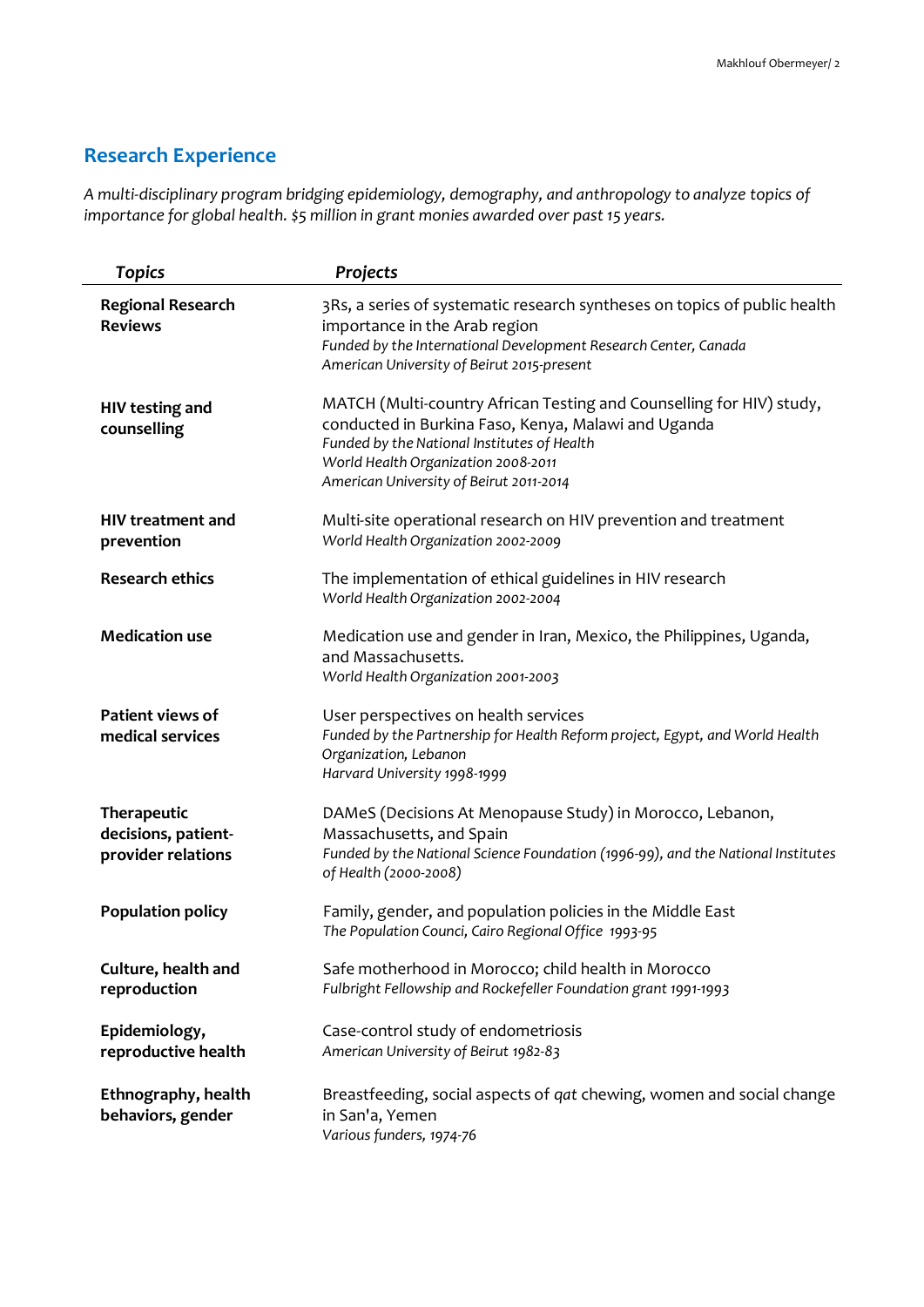### **Awards**

| 2016 | Harvard University/Dubai Global Health program "Engaging patients in addressing<br>hypertension: Patient experience with self-monitoring of blood pressure" |
|------|-------------------------------------------------------------------------------------------------------------------------------------------------------------|
| 2006 | National Institutes of Health grant "Testing and counseling for HIV: A multi-site<br>study" (\$2.5 million)                                                 |
| 2000 | Society for Medical Anthropology,<br>Steven Polgar Prize for best article in medical anthropology                                                           |
| 2000 | National Institutes of Health grant, "Therapeutic decisions at menopause: A multi-<br>site study" (\$1.8 million)                                           |
| 1999 | Rockefeller Foundation, Bellagio residency                                                                                                                  |
| 1996 | National Science Foundation grant                                                                                                                           |
| 1996 | Rockefeller Center for Latin American Studies grant                                                                                                         |
| 1991 | Fulbright Fellowship                                                                                                                                        |
| 1991 | Rockefeller Foundation grant                                                                                                                                |
| 1992 | Faculty grant for teaching innovations, Harvard School of Public Health (HSPH)                                                                              |
| 1989 | Milton Fund Faculty Award, Harvard School of Public Health                                                                                                  |
| 1985 | Fellowship, The Population Council                                                                                                                          |
| 1984 | Fellowship, Department of Maternal and Child Health, HSPH                                                                                                   |

### **Teaching Experience**

*Department of Population and International Health, Harvard School of Public Health: created and taught new courses at the intersection of health and society*

| Culture, health and<br>reproduction               | Reading and analysis of anthropological literature on the culture of<br>medicine, the history of medical interventions, the management of<br>reproduction, and the links between gender, culture, and health |
|---------------------------------------------------|--------------------------------------------------------------------------------------------------------------------------------------------------------------------------------------------------------------|
| <b>Qualitative methods for</b><br>health research | Applying the concepts and methods of anthropology and sociology to<br>issues in medical care and public health                                                                                               |
| Gender, health and<br>mortality                   | Review of the evidence on differences between women and men,<br>using epidemiology, demography, and anthropology to analyze the<br>links between gender and health                                           |
| <b>Population and society</b>                     | Introductory and advanced courses on the historical and<br>contemporary links between socio-economic forces and demographic<br>change                                                                        |

*Experience with training and capacity building outside academia*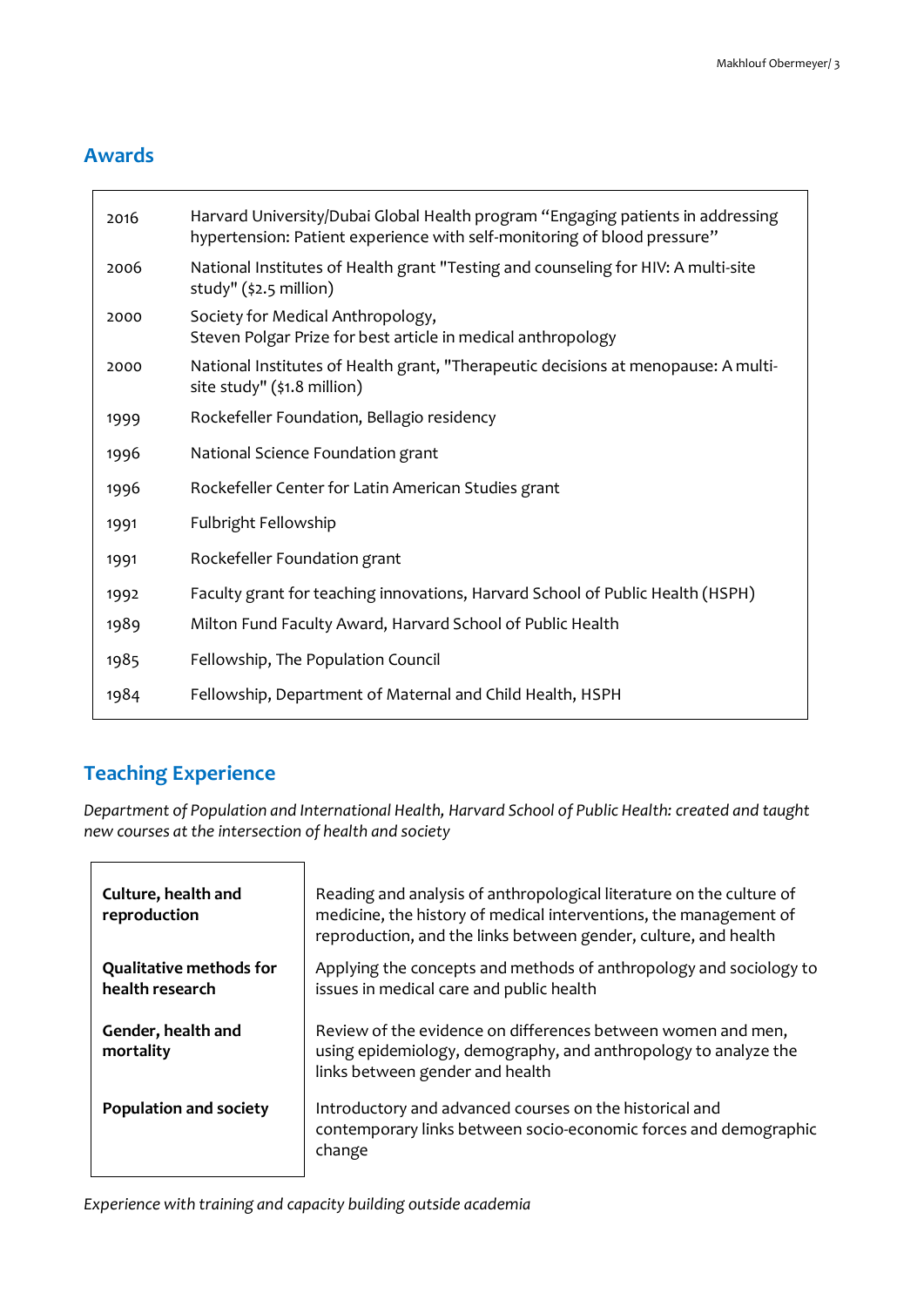## **Research Management Experience**

*Two decades experience in formulating and directing multi-site research; managing research and academic programs; and working with partners to fund, implement, and evaluate research projects*

| <b>Directed a Center for</b><br>Research                                                                         | American University of Beirut, Center for Research on Population and Health<br>Defined strategic directions for research, prepared proposals for funding,<br>organized seminar series and research days, led center research projects<br>(ongoing)                                                                                                                                                                                                                                                                                           |
|------------------------------------------------------------------------------------------------------------------|----------------------------------------------------------------------------------------------------------------------------------------------------------------------------------------------------------------------------------------------------------------------------------------------------------------------------------------------------------------------------------------------------------------------------------------------------------------------------------------------------------------------------------------------|
| Led multi-site<br>research projects<br>investigating public<br>health topics with<br>multi-disciplinary<br>teams | WHO Department of HIV/AIDS<br>Principal investigator, MATCH (Multi-country AfricanTesting and Counselling<br>for HIV) study; led research teams at the WHO, the University of Amsterdam,<br>African ministries of health, and African universities (2006-2011).<br>Operational research on HIV prevention and treatment; coordinated<br>٠<br>projects in several African countries; facilitated multi-stakeholder<br>consultations, priority-setting, and capacity building; provided technical<br>assistance to research teams (2004-2007). |
|                                                                                                                  | Harvard University<br>Principal investigator, DAMeS (Decision At Menopause Study); led research<br>teams in the US, Spain, Morocco and Lebanon, for a comparative study of health<br>at midlife; collaborated with universities and ministries of health (2001-2007).                                                                                                                                                                                                                                                                        |
| <b>Evaluated research</b><br>and provided expert                                                                 | National Science Foundation<br>Member of Senior Review Panel (1998-2000)                                                                                                                                                                                                                                                                                                                                                                                                                                                                     |
| advice to<br>international<br>organizations,<br>funders, scientific                                              | World Health Organization<br>Standing Committee on Research Involving Human Subjects, (2000-2002)<br>Menopause journal                                                                                                                                                                                                                                                                                                                                                                                                                       |
| journals, and<br>universities                                                                                    | Editorial board, (2000-present)<br>Agence Nationale de Recherche sur le Sida                                                                                                                                                                                                                                                                                                                                                                                                                                                                 |
|                                                                                                                  | Scientific Committee, (2007-2012)<br>World Health Organization, Department of HIV AIDS                                                                                                                                                                                                                                                                                                                                                                                                                                                       |
|                                                                                                                  | HIV testing and counselling Guideline Development Group (2013-present)                                                                                                                                                                                                                                                                                                                                                                                                                                                                       |
|                                                                                                                  | French government research evaluation agency<br>Agence d'Evaluation de la Recherche et de l'Enseignement Supérieur<br>Scientific Panel (2014)                                                                                                                                                                                                                                                                                                                                                                                                |
|                                                                                                                  | Université Aix-Marseille Comité d'Orientation Scientifique<br>Review of research at the university (2015)                                                                                                                                                                                                                                                                                                                                                                                                                                    |
|                                                                                                                  | Women's Midlife Health Journal<br>Editorial Board (2015-present)                                                                                                                                                                                                                                                                                                                                                                                                                                                                             |
|                                                                                                                  | Institut de Recherche pour le Développement<br>Member of Commission on Social and Human Sciences (2016-present)                                                                                                                                                                                                                                                                                                                                                                                                                              |
|                                                                                                                  | Institute of Health Metrics and Evaluation, University of Washington<br>Member, Global Burden of Disease Scientific Council (2016-present)                                                                                                                                                                                                                                                                                                                                                                                                   |
|                                                                                                                  | Reviewer for numerous health and social science journals                                                                                                                                                                                                                                                                                                                                                                                                                                                                                     |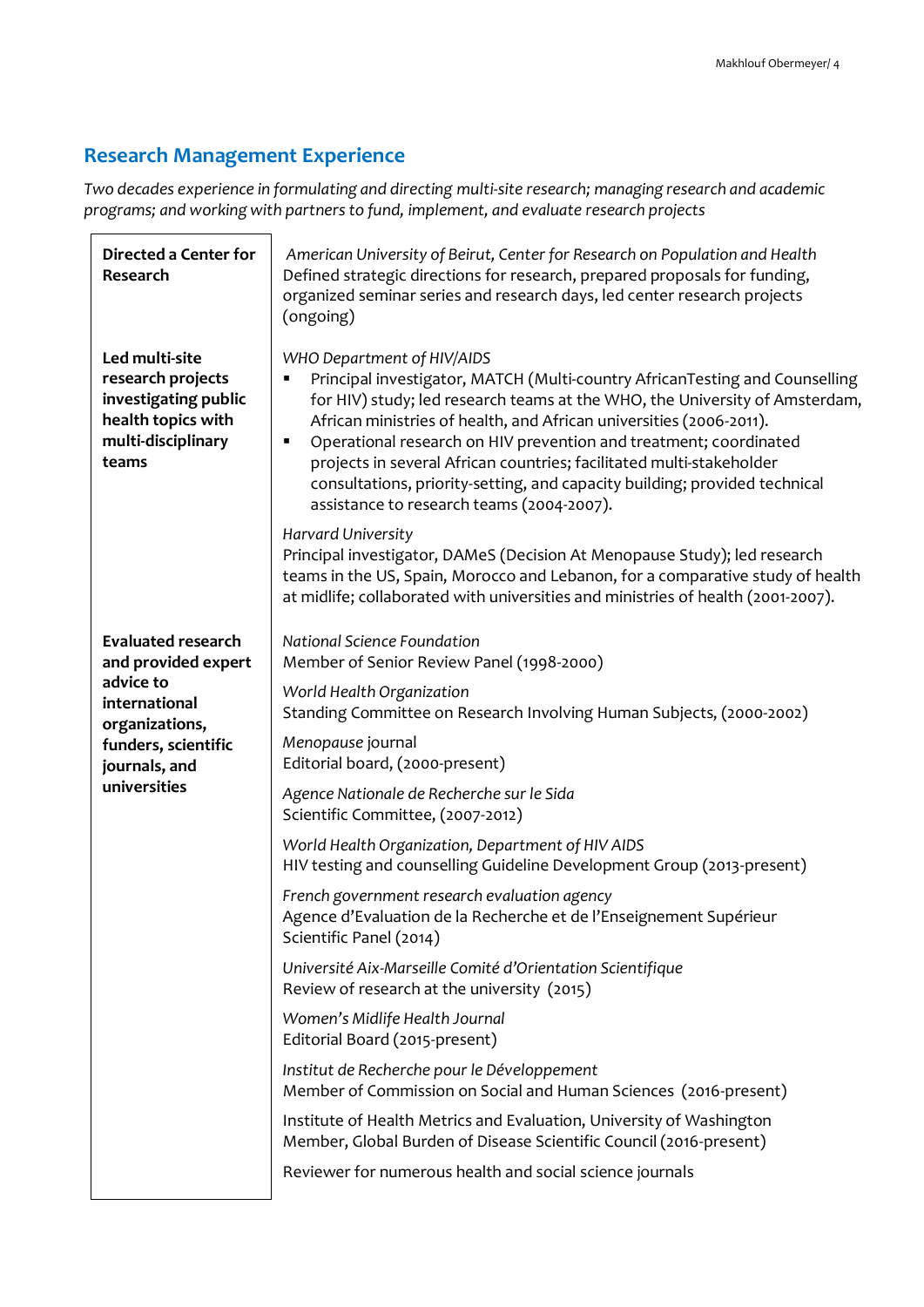### **Management Experience (ctd)**

| Led professional<br>research groups                                                                | International Union for the Scientific Study of Population<br>Chair, Committee on Reproductive Health, an 8-member international<br>committee; defined the agenda, organized international seminars, raised<br>funds, and edited conference proceedings (1995-1998).                                                                                        |
|----------------------------------------------------------------------------------------------------|-------------------------------------------------------------------------------------------------------------------------------------------------------------------------------------------------------------------------------------------------------------------------------------------------------------------------------------------------------------|
|                                                                                                    | The Population Council, West Asia, North Africa Regional Office<br>Research Associate: coordinated a research program on Family, gender, and<br>population policies in the Middle East (1993-94).                                                                                                                                                           |
| Participated in<br>academic<br>management<br>through membership<br>and leadership of<br>committees | Harvard School of Public Health (1989-1999)<br>American University of Beirut, Faculty of Health Sciences (2012-present)<br>University and school-wide committees on educational policy, admissions,<br>degrees, research, promotions<br>Departmental committees on admissions, doctoral and master's program,<br>п<br>multiple search and review committees |

### **Refereed Publications**

*About 100 publications in refereed public health and social science journals, and 4 books.*

Obermeyer, C. Makhlouf and H. Armenian. 1986. Endometriosis in Lebanon: a case-control study. *American Journal of Epidemiology* 124(5): 762-767.

Obermeyer, C. Makhlouf and J. Potter. 1991. Maternal health care utilization in Jordan: a study of patterns and determinants. *Studies in Family Planning* 22 (3): 177-187.

Obermeyer, C. Makhlouf. 1992. Women, Islam and politics: The demography of Arab countries. *Population and Development Review* 18(1): 33-60.

Obermeyer, C. Makhlouf, E. Deykin, and J. Potter. 1993. Pediatric care and immunization among Jordanian children. *Journal of Biosocial Science 25*(3): 371-382.

Obermeyer, C. Makhlouf. 1993. Culture, maternal health care, and women's status: A comparison of Morocco and Tunisia. *Studies in Family Planning* 24(6): 354-365.

Obermeyer, C. Makhlouf. 1994. Reproductive choice in Islam: Gender and state in Iran and Tunisia. *Studies in Family Planning* 25(1): 1-11.

Obermeyer, C. Makhlouf. 1995. A cross-cultural perspective on reproductive rights. *Human Rights Quarterly* 17(2): 366-381.

Obermeyer, C. Makhlouf. 1995. Fertility norms and son preference in Morocco and Tunisia: Does women's status matter? *Journal of Biosocial Science* 28: 57-72.

Pick, W. and C. Makhlouf Obermeyer. 1996. Urbanization, household composition, and women's health in a peri-urban area of South Africa. *Social Science and Medicine.* 43(10):1431-41

Obermeyer, C. Makhlouf. 1996. A research agenda for reproductive health. *International Union for the Scientific Study of Population Newsletter.* May: 10-17.

Obermeyer, C. Makhlouf and S. Castle. 1997. Back to nature? Historical and cross-cultural perspectives on barriers to optimal breastfeeding. *Medical Anthropology* 17:39-63.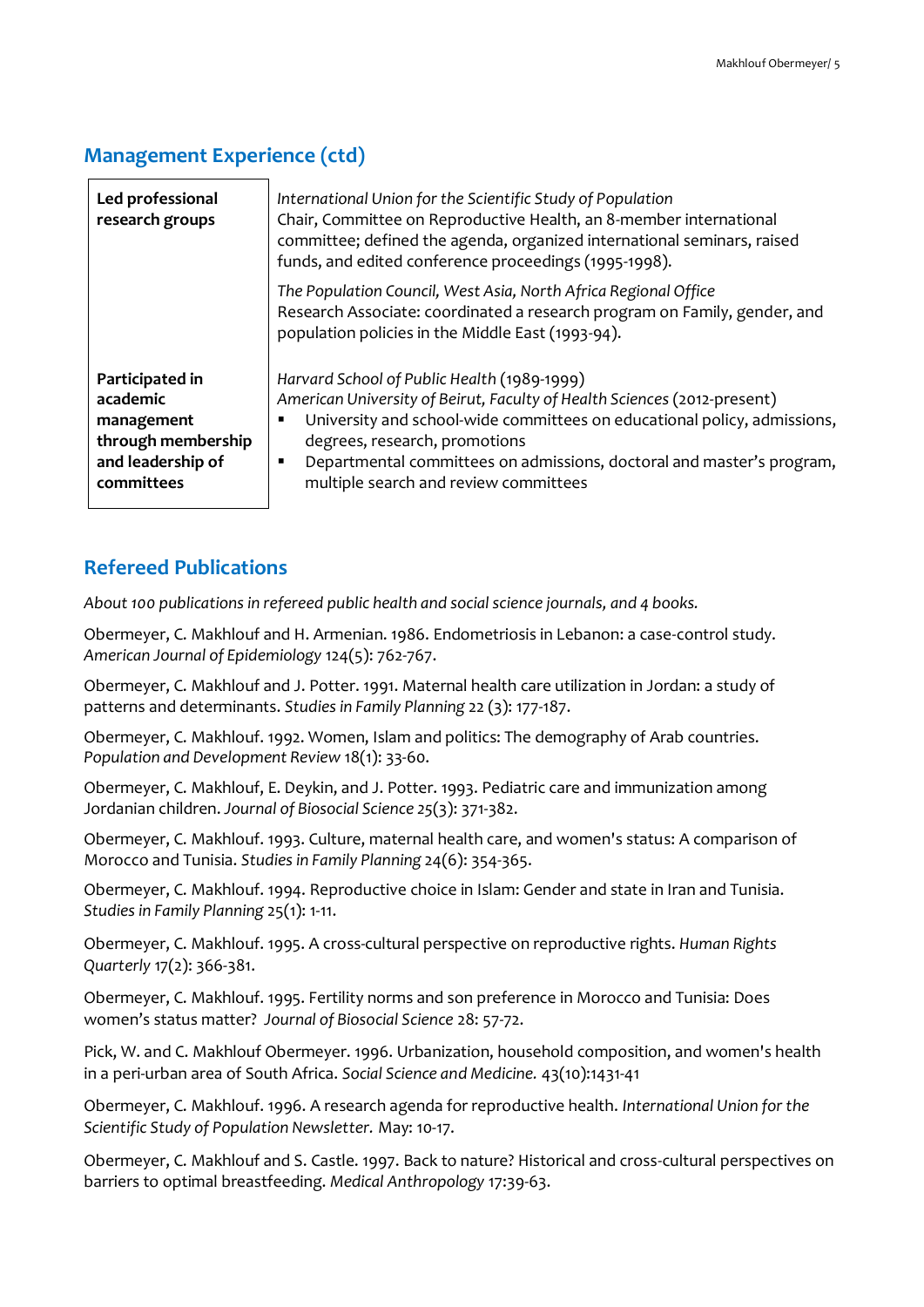Obermeyer, C. Makhlouf and R. Cardenas. 1997. Son preference and differential treatment in Morocco and Tunisia. *Studies in Family Planning* 28(3): 235-244.

Obermeyer, C. Makhlouf. 1997. Reproduction. *Dictionary of Anthropology* (T. Barfield, editor). Cambridge: Blackwell.

Obermeyer, C. Makhlouf. 1997. Qualitative methods: A key to understanding demographic behavior *Population and Development Review* 23(4): 813-818.

Obermeyer, C. Makhlouf. 1999. The cultural construction of reproductive health: Implications for monitoring the Cairo agenda. *International Family Planning Perspectives* 25 (S): 50-55.

Obermeyer, C. Makhlouf. 1999. Female genital surgeries: The known, the unknown, and the unknowable. *Medical Anthropology Quarterly* 13(1): 1-27.

Obermeyer, C. Makhlouf, F. Ghorayeb, and R. Reynolds. 1999. The menopause transition in Beirut, Lebanon. *Maturitas* 33:249-258.

Obermeyer, C. Makhlouf. 1999. Maternité, santé et risques: Une analyse culturelle de la naissance au Maroc. *Revue d'Epidémiologie et de Santé Publique* 48 (1):71-9.

Obermeyer, C. Makhlouf and R. Reynolds. 1999. Female genital surgeries, reproductive health, and sexuality. *Reproductive Health Matters* 7(13): 112-120.

Obermeyer, C. Makhlouf. 2000. Pluralism and pragmatism: Knowledge and practice of birth in Morocco. *Medical Anthropology Quarterly* 14(1): 1-22.

Obermeyer, C. Makhlouf. 2000. Sexuality in Morocco: Changing context and contested domain. *Culture, Health, and Sexuality* 2(2): 239-254.

Obermeyer, C. Makhlouf. 2000. Menopause across cultures: A review of the evidence *Menopause: Journal of the North American Menopause Society* 7(3): 184-192.

Obermeyer, C. Makhlouf. 2000. Risk, uncertainty and agency: Culture and Safe Motherhood in Morocco. *Medical Anthropology* 19(2): 1-28.

Reynolds, R. and C. Makhlouf Obermeyer. 2001. Age at natural menopause in Beirut, Lebanon: the role of reproductive and life style factors *Annals of Human Biology* 28 (1): 21-29.

Obermeyer, C. Makhlouf. 2001. Complexities of a controversial practice (Review article on female circumcision) *Science* No. 5520 Vol.292: 1305-1306.

Obermeyer, C. Makhlouf, A. Sahel, N. Hajji, and M. Schulein. 2001. Physicians' prescribing practices and perceptions of menopause in Morocco. *International Journal of Gynecology and Obstetrics* 73 (2001): 47- 55.

Reynolds, R., A. Walker, C. Obermeyer, O. Rahman, D. Guilbert. 2001. Discontinuation of postmenopausal hormone therapy in a Massachusetts HMO. *Journal of Clinical Epidemiology* 54:1056-1064.

Reynolds, R. C. Makhlouf Obermeyer, A. Walker and D. Guilbert. 2001. Side-effects and socio-behavioral factors associated with the discontinuation of hormone therapy in a Massachusetts HMO. *Menopause* 8(3): 189-199.

Obermeyer, C. Makhlouf, M. Schulein, N. Hajji, and M. Azelmat. 2002. Menopause in Morocco: Symptomatology and medical management. *Maturitas* 41:87-95.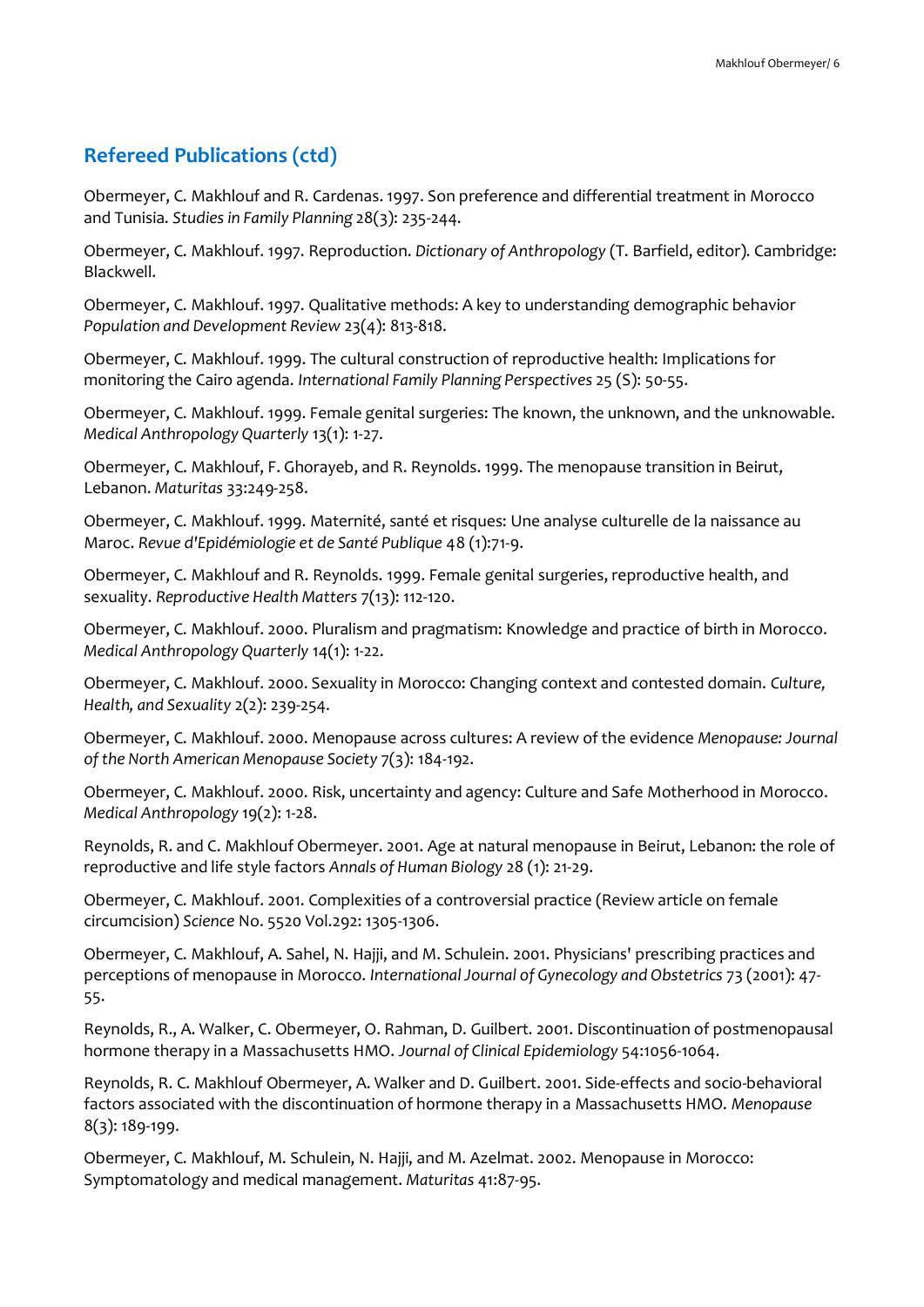Reynolds, R., C. Obermeyer, A. Walker, D. Guilbert. 2002. Postmenopausal hormone therapy discontinuation: the influence of women's treatment intentions and concerns about side-effects. *Maturitas*.43: 183-194.

Reynolds, R. and C. Makhlouf Obermeyer. 2002. Age at menopause in Rabat, Morocco *Annals of Human Biology* 30(1): 97-108.

Obermeyer C. Makhlouf M. Schulein, C. Kasparian, W. Ammar. 2002. Medication use, gender, and socioeconomic status in Lebanon: Analysis of a national survey. *Journal Médical Libanais* 50(5-6): 216-225.

Obermeyer C. Makhlouf. 2003. The health consequences of female circumcision: Science, advocacy, and standards of evidence. *Medical Anthropology Quarterly* 17(3): 394-412.

Obermeyer C. Makhlouf, M. Schulein, A. Hardon, L. Leidy Sievert, K. Price, A. Santiago, O. Lazcano, E. Kirumira, M. Neuman. 2004. Gender and Medication Use: An Exploratory, Multi-Site Study. *Women and Health* 39(4): 57-73.

Obermeyer C. Makhlouf, R. F. Reynolds, K. Price, A. Abraham. 2004. Therapeutic decisions for menopause: Results of the DAMeS study in Central Massachusetts. *Menopause* 11(4): 456-465.

Obermeyer C. Makhlouf. 2004. Principles and practices: The implementation of ethical guidelines in HIV research. *Journal International de Bioéthique* 15(1): 95-104.

Obermeyer, C. Makhlouf and Rahul Rajkumar. 2004. HAART and Sexual Risk Behavior *Journal of the American Medical Association*, November 17, 2004; 292: 2335.

Obermeyer C. Makhlouf. 2005. Reframing research on sexual behavior and HIV. *Studies in Family Planning* 36(1): 1-12.

Obermeyer C. Makhlouf. 2005. The consequences of female circumcision for health and sexuality: An update on the evidence. *Culture, Health and Sexuality* 7(5): 443-461.

Reynolds RF, Obermeyer C. 2005. Age at natural menopause in Spain and the United States: Results from the DAMeS project. *American Journal of Human Biology* 17:331-340.

Obermeyer, C. Makhlouf, D. Reher, L. Cortes Alcala, and K. Price. 2005. The menopause in Spain: Results of the DAMeS study. *Maturitas* 52: 190-198.

Leidy Sievert, L, C Makhlouf Obermeyer and K Price 2006. Determinants of hot flashes and night sweats. *Annals of Human Biology* 33(1): 4-16.

Obermeyer, C. Makhlouf. 2006. Prevalence, prevention, and treatment of HIV in the Middle East and North Africa. *British Medical Journal* 333: 851-854.

Obermeyer, C. Makhlouf and M Osborn. 2007. The uptake of testing and Counseling for HIV: A review of the social and behavioral evidence. *American Journal of Public Health* 97(10): 1762-1774.

Obermeyer C. Makhlouf, K. Price, M. Schulein, L. Leidy and D. Anderton. 2007 Gender and medication use in Western Massachusetts. *Health Care for Women International* 28(7): 593-613.

Obermeyer, C. Makhlouf, D Reher, M Saliba. 2007. Symptoms, menopausal status, and country differences: A comparative analysis from the DAMeS project. *Menopause* 14(4): 788-797.

Parsons, M., C Makhlouf Obermeyer. 2007. Women's midlife health across cultures: The DAMeS Comparative Study. *Menopause* 14(4): 760-768.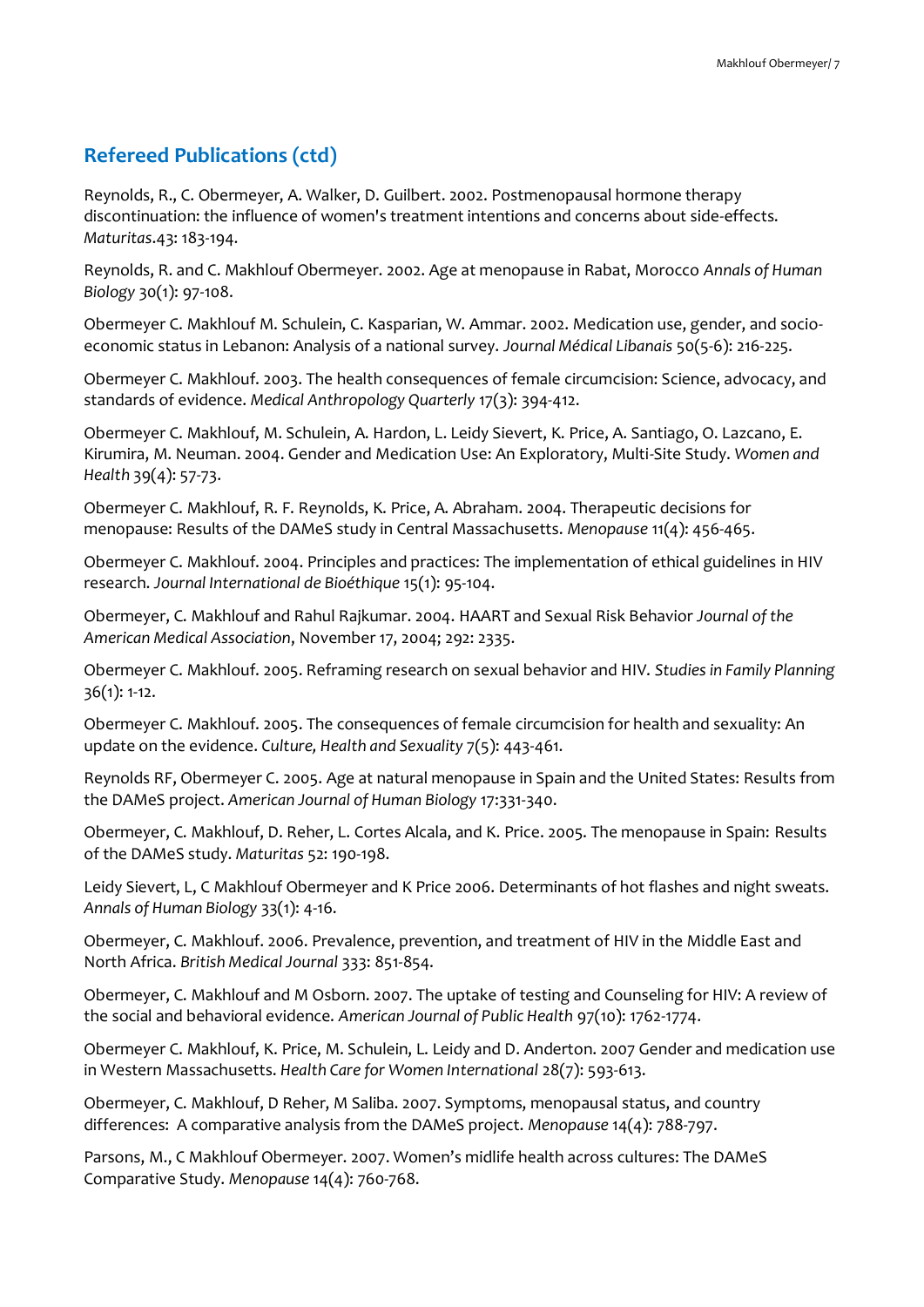Leidy Sievert L, C Makhlouf Obermeyer & M Saliba. 2007. Symptom groupings at midlife: cross-cultural association with job, home, and life change *Menopause* 14(4): 798-807.

Obermeyer C Makhlouf and L Leidy Sievert, (editors). 2007. Cross-cultural comparisons: Midlife, aging, and menopause. *Menopause* 14(4): 663-667.

Leidy Sievert L, M Saliba, D Reher, A Sahel, D Hoyer, M Deeb and C Makhlouf Obermeyer 2007. The medical management of menopause: A four-country comparison. *Maturitas* 59(1): 7-21.

Shabbar J, E Mbidde, A Robb, A Coutinho, M Muwanga, C M Obermeyer, I Weller, G Hart, P Smith, A Haines, H Grosskurth. 2007. Scale-up of antiretroviral therapy in su-Saharan Africa: Priorities for public health research. *Tropical Medicine and International Health* 12(9): 1009-10.

Obermeyer C Makhlouf, A Sankara, V Bastien, M Parsons. 2009. Gender and HIV testing in Burkina Faso. *Social Science and Medicine*. 69: 877–884.

Desclaux A., S. Kouanda, C. Makhlouf Obermeyer. 2009. Stakeholders' participation in operational research on HIV care: Insights from Burkina Faso. *AIDS:* S79-S85.

Namakhoma I, G Bongololo, Lot Nyirenda, G. Bello, A. Phoya, S. Phiri, S Theobald, C. Makhlouf Obermeyer. 2010. Negotiating multiple barriers: Health workers access to counselling, testing, and treatment in Malawi. *AIDS Care 22, Supplement 68-76.*

Obermeyer, C Makhlouf, P Baijal and E Pegurri. 2011 Facilitating HIV disclosure across settings: A review of the evidence. *American Journal of Public Health* 101(6):1011-1023

Leidy Sievert L. and C Obermeyer. 2011. Symptom clusters at midlife: a four-country comparison of checklist and qualitative responses. *Menopause* 19(2): 133-144

Granich, R., Kahn, J. G., Bennett, Makhlouf-Obermeyer, C., R., Holmes, C. B., Garg, N., Serenata, C., Williams, B. G., Kutch , K. (2012). Expanding ART for treatment and prevention of HIV in South Africa: Estimated cost and cost-effectiveness 2011-2050. *PLoS One*, 7(2), 1-8.

Hardon A., E.Kageha, R. Wanyenze, C. Makhlouf Obermeyer. 2011. Dynamics of care, situations of choice: HIV tests in Uganda and Kenya. *Medical Anthropology* 30: 2, 183-201

Jones, L, Akugizibwe P, M Clayton, J Amon, R Bennett, R Baggaley, J Kahn, C Holmes, N Garg, C Obermeyer, C Smyth, M Vitoria, S Crowley, B Williams, C McClure, R Granich, G Hirnschall. 2011. Costing human rights and community support interventions as a part of universal access to HIV treatment and care in a southern African setting. *Current HIV Research 9:416-428.*

Melby, M, L Leidy Sievert, D Anderson, C Makhlouf Obermeyer. 2011. Overview of methods used in crosscultural comparisons of menopausal symptoms and their determinants: Guidelines for Strengthening the Reporting of Menopause and Aging (STROMA) studies. *Maturitas* 70: 99-109.

Melby, M, D Anderson, L Leidy Sievert, C Makhlouf Obermeyer. 2011. Methods used in cross-cultural comparisons of vasomotor symptoms and their determinants. *Maturitas* 70: 110-119.

Anderson, D, M Melby, L Leidy Sievert, C Makhlouf Obermeyer. 2011. Methods used in cross-cultural comparisons of psychological symptoms and their determinants. *Maturitas* 70: 120-126.

Leidy Sievert L, D Anderson, M Melby, C Makhlouf Obermeyer. 2011. Methods used in cross-cultural comparisons of somatic symptoms and their determinants. *Maturitas* 70: 127-134.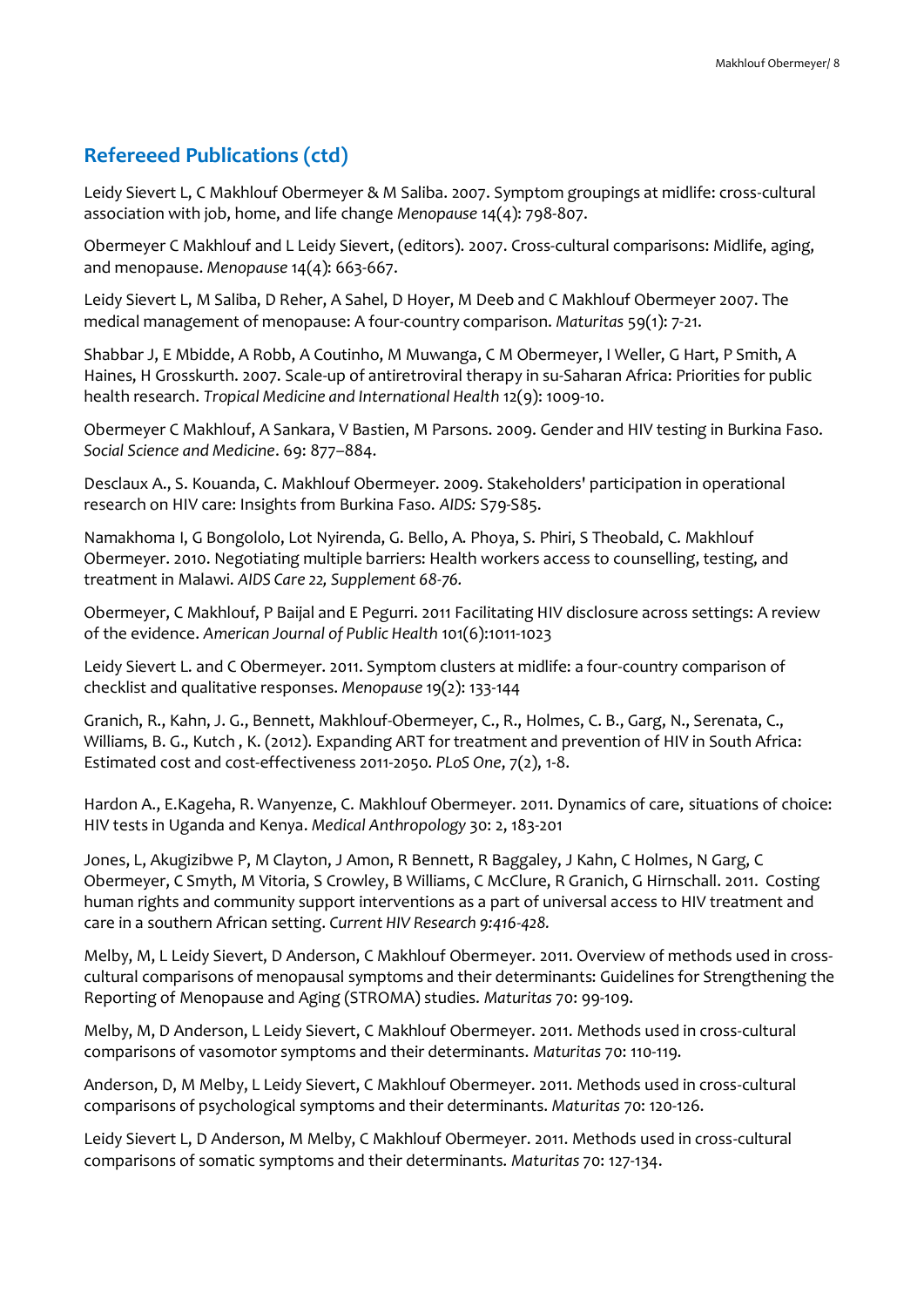Anderson, D, L Leidy Sievert, M Melby, C Makhlouf Obermeyer. 2011. Methods used in cross-cultural comparisons of sexual symptoms and their determinants. *Maturitas* 70: 135-140.

Hardon A., G. Bongololo, P Cherutich, A Desclaux, D Kyaddondo, O Kyzerbo, M Neuman, E Vernooij, R. Wanyenze, C. Makhlouf Obermeyer. 2012. Women's views on consent, counseling and confidentiality in PMTCT: a mixed-methods study in four African countries. *BMC Public Health* 12:26

Granich R., Lo Y., Suthar A, Vitoria M, Baggaley R, Makhlouf Obermeyer C, McClure C, Souteyrand Y, Perriens J, Kahn J, Bennett R, Smyth C, Williams B, Montaner J, Hirnschall G. 2012. Harnessing the prevention benefits of antiretroviral treatment to address HIV and tuberculosis. *Current HIV Research*, 9.

Hardon, A., Gomez, G. B., Vernooij, E., Desclaux, A., Wanyenze, R. K., Ky-Zerbo, O., Obermeyer, C. M. Obermeyer C. Makhlouf, M. Neuman, and members of the MATCH study group. 2012. Associations between mode of testing and consent, confidentiality and referral: A comparative analysis in four African countries. *PLoS Medicine* 9(10): e1001329. doi:10.

Obermeyer C. Makhlouf, S Bott, A Desclaux, and R Baggaley and members of the MATCH study group. 2013. HIV Testing and Care in Burkina Faso, Kenya, Malawi and Uganda: Ethics on the Ground. *International Health and Human Rights*, 13:6 doi:10.1186/1472-698X-13-6

Neuman M., and Obermeyer C. Makhlouf. 2013. Experiences of discrimination, care and support among people living with HIV: A four country study. *AIDS and Behavior* 17:1796–1808

Sarah Bott and Carla Makhlouf Obermeyer. 2013. The social and gender context of HIV disclosure in sub-Saharan Africa: A review of policies and practices, *SAHARA-J: Journal of Social Aspects of HIV/AIDS:*  Published online: 28 Jun 2013.

Obermeyer C. Makhlouf, M. Neuman, and members of the MATCH study group. 2013. Socio-economic determinants of HIV testing and counselling: a comparative study in four African countries. *Tropical Medicine and International Health* 18(9): 1110–1118 september 2013

2013. Do support groups members disclose less to their partners? the dynamics of HIV disclosure in four African countries. *BMC Public Health*, 13(1), 1-13.

Pérez-Alcalá, I., Sievert, L. L., Obermeyer, C. M., & Reher, D. S. 2013. Cross cultural analysis of factors associated with age at natural menopause among Latin-American immigrants to Madrid and their Spanish neighbors. *American Journal of Human Biology*, 25 (6), 780-788.

Pérez-Alcalá, I., Sievert, L. L., Obermeyer, C. M., & Reher, D. S. 2013. Cross-cultural analysis of determinants of hot flashes and night sweats: Latin-American immigrants to Madrid and their Spanish neighbors. *Menopause*, 20(11), 1111-1119.

Some, JF, O Ky-zerbo, A Desclaux and C Makhlouf Obermeyer C. Makhlouf. 2014. HIV testing campaigns in Burkina Faso. *Médecine et Santé Tropicale* Volume 24, numéro 1, Janvier-Février-Mars 2014

Obermeyer C. Makhlouf, C Verhulst, and K Asmar. 2014. Could you have said no? An analysis of consent to HIV testing in subSaharan Africa. *Journal of the International AIDS Society* 17:18898 http://dx.doi.org/10.7448/IAS.17.1.18898

Bott S, C Makhlouf Obermeyer, M Neuman, S Helleringer, A Desclaux and the MATCH study group. 2014. Rewards and challenges of providing HIV testing and counselling services: health worker perspectives from Burkina Faso, Kenya and Uganda. *Health Policy and Planning*. 2014;1–12 doi:10.1093/heapol/czu100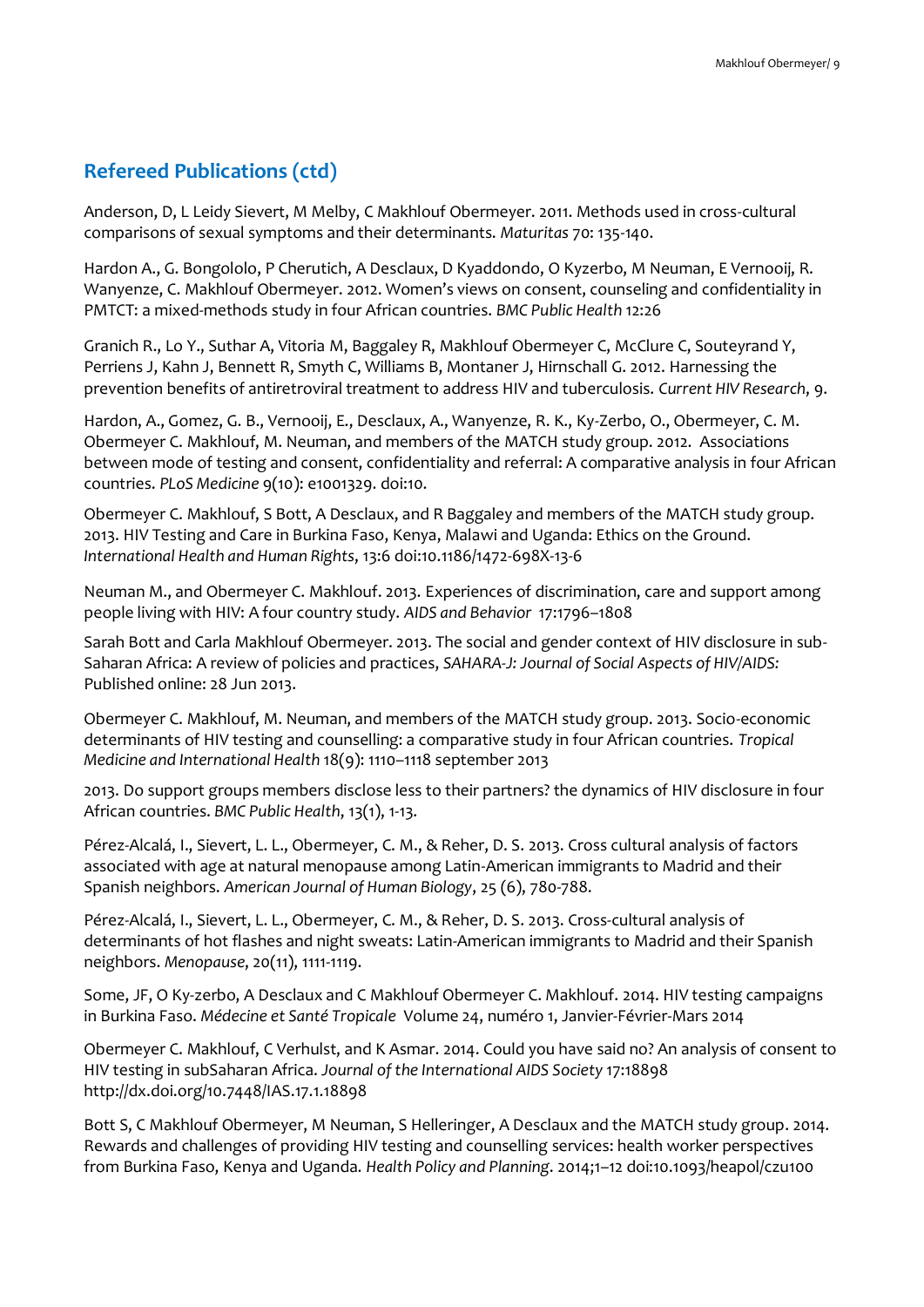H Zurayk, R Giacaman, S Jabbour, A Husseini, J DeJong, D Hogan, et al. 2014. The making of the Lancet Series on health in the Arab world *Lancet* 383 (9915), 393-395

Ky-zerbo O. A Desclaux C Makhlouf Obermeyer. 2014. La stigmatisation des PVVIH en Afrique: analyse de ses formes et manifestations au Burkina Faso. *Santé Publique* 26(3): 1-10

Desclaux A O Ky-zerbo, JF Somé, C Makhlouf Obermeyer. 2014. Can HIV testing campaigns expand access and protect individual rights? Provider and client perspectives on ethics in campaigns in Burkina Faso. *BMC International Health and Human Right*s 14:27.

Desclaux A, O Ky-zerbo, JF Somé, C Obermeyer. 2014. Les campagnes communautaires de promotion du dépistage du VIH en Afrique de l'Ouest: Perceptions des usagers au Burkina Faso. *Global Health Promotion* 21(4): 57-65

Desclaux, A, O Ky-Zerbo, JF Somé, CM Obermeyer. 2014. Nouveaux enjeux pour le dépistage VIH à l'heure du Test and treat dans les pays de basse prévalence : éclairages du Burkina Faso. Forthcoming in *Médecine et Santé Tropicale*

Obermeyer, C. Makhlouf, S Bott, and A Sassine. 2015. Arab Adolescents: health, gender, and social context. *Journal of Adolescent Health* 57(3): 252–262.

Baggaley R, C Johnson, JM Calleja, K Sabin, C Obermeyer, M Taegtmeyer, B Zaba, C El-Hayek and JA Singh. 2015. Routine feedback of test results to participants in clinic- and survey-based surveillance of HIV. *Bulletin of the World Health Organization* 93(5): 352-355.

Mokdad A, M Forouzanfar, F Daoud […] CM Obermeyer, […] G Patton, CJL Murray. 2016. Global burden of diseases, injuries, and risk factors for young people's health during 1990–2013: a systematic analysis for the Global Burden of Disease Study 2013. *The Lancet* May 2016 S0140-6736(16)00648-6.

Osborn M and C Makhlouf Obermeyer 2016. Understanding client satisfaction with HIV testing and counseling services: a mixed methods study in four African countries. *AIDS Care* 28(6): 689-694

### *Lancet Global Burden of Disease Series 2015***:**

Mokdad A, M Forouzanfar, F Daoud […], CM Obermeyer, […] A Lopez, CJL Murray. 2016. Health in times of uncertainty in the eastern Mediterranean region 1990-2013: a systematic analysis of the Global Burden of Disease Study 2013. *The Lancet* October 2016: e704-e713.

Lim S, K Allen, Z Bhutta, […], CM Obermeyer, […], CJL Murray. 2016. Measuring the health-related Sustainable Development Goals in 188 countries: A baseline analysis from the Global Burden of Disease Study 2015. *The Lancet*, 388: 1813-1850.

Wang H, T Wolock, […] CM Obermeyer, […] A Lopez, CJL Murray. 2016. Estimates of global, regional, and national incidence, prevalence, and mortality of HIV, 1980–2015: the Global Burden of Disease Study 2015. *The Lancet* October 2016: e361-e387.

Kassebaum N, […], CM Obermeyer, […], A Lopez, T Vos, CJL Murray. 2016. Global, regional, and national disability-adjusted life-years (DALYs) for 315 diseases and injuries and healthy life expectancy (HALE), 1990– 2015: a systematic analysis for the Global Burden of Disease Study 2015. *The Lancet* 2016; 388: 1603–58

Kassebaum N, R Barber […] CM Obermeyer, […], CJL Murray. 2016. Global, regional, and national levels of maternal mortality, 1990–2015: a systematic analysis for the Global Burden of Disease Study 2015 *The Lancet* 388: 1775-1811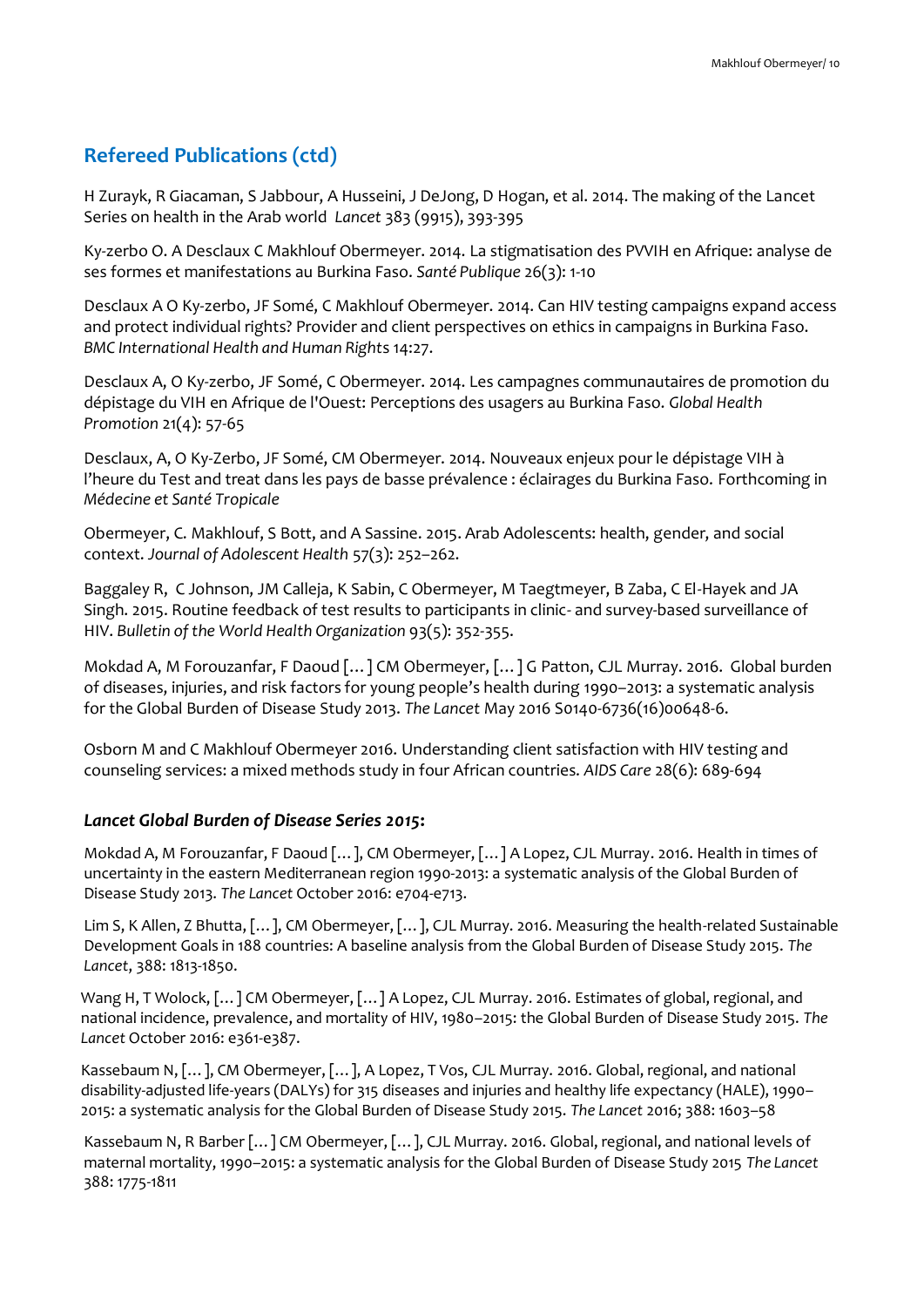Forouzanfar M […], CM Obermeyer, […], CJL Murray. 2016. Global, regional, and national comparative risk assessment of 79 behavioural, environmental and occupational, and metabolic risks or clusters of risks, 1990– 2015: a systematic analysis for the Global Burden of Disease Study 2015. *The Lancet 2016,* 388: 1659–724

#### **Submitted manuscripts**

Sharara E, C Akik, H Ghattas, and CM Obermeyer. Physical inactivity in the Arab region: A review of prevalence and determinants. Submitted to *Journal of Physical Activity and Health* 

Ky-Zerbo O, A Desclaux, P Msellati, JF Some, CM Obermeyer. Profil et motivations des usagers au dépistage VIH communautaire au Burkina Faso: quelle contribution à l'objectif 90-90-90? *Submitted to Revue d'Epidémiologie et de Santé Publique* 

Ky-Zerbo O, A Desclaux A, P Msellati P, JF Somé JF, Obermeyer CM. Rationalization of HIV testing services (HTS): understanding the reasons for reducing "inappropriate" uses in Burkina Faso. *Submitted to BMC Infectious Diseases* 

### **Books**

Makhlouf, C. 1979. *Changing Veils: Women and Modernization in North Yemen*. Austin: University of Texas Press, and London: Croom Helm.

Obermeyer, C. Makhlouf (ed.). 1995. *Family, Gender, and Population in the Middle East: Policies in Context.*  Cairo: American University in Cairo Press.

Obermeyer, C. Makhlouf (ed.). 2001. *Cross-cultural Perspectives on Reproductive Health*. Oxford University Press.

Obermeyer, C. Makhlouf, S. Bott, P. Carrieri, J. Pulerwitz, N. Rutenberg, A. Sarna. 2009. *HIV Testing, Treatment and Prevention: Generic Tools for Operational Research.* Geneva: World Health Organization.

### **Other Publications: Chapters in books, special papers, book reviews**

Makhlouf, C. and G. Obermeyer, 1979. Women and social change in urban North Yemen. In J. Allman (ed.) *Women, Status and Fertility in the Muslim World.* New York: Praeger.

Obermeyer, C. 1984. Review of *Behind the Veil in Arabia: Women in Oman*, by U. Wikan. *Ethnos* 49:1-2.

Obermeyer, C. Makhlouf. 1985. Women's economic participation in North Yemen. In F. Shorter and H. Zurayk (eds.) *Population Factors in Development Planning in the Middle East.* New York: The Population Council.

Obermeyer, C. Makhlouf. 1994. Religious doctrine, state ideology, and reproductive options in Islam. In G. Sen and R. Snow (eds.) *Power and Decision: the Social Control of Reproduction.*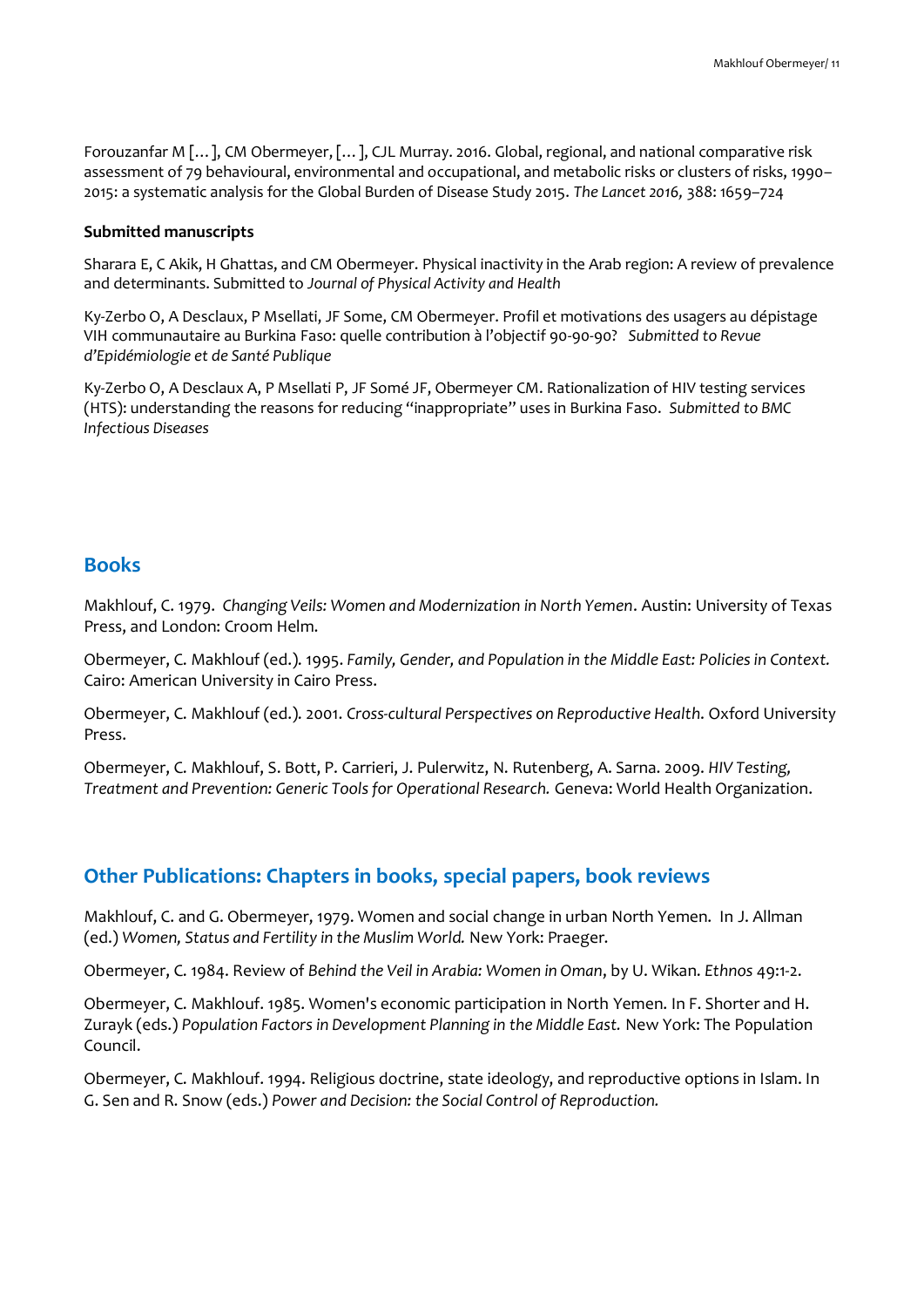### **Other Publications: Chapters in books, special papers, book reviews (ctd)**

Obermeyer, C. Makhlouf. 1992. Immunization and diarrhea: a comment on targeted interventions. In L. Chen, A. Kleinman, and N. Ware (eds.) *Advancing Health in Developing Countries: the Role of Social Research.* Westport, Ct: Auburn House.

Obermeyer, C. Makhlouf. 1994. Contraceptive use and discontinuation: the social meaning of sideeffects. In R. Snow & P. Hall (eds.) *Steroid Contraceptives and Women's Response*. Plenum Press.

J. Jacobson, B. Ibrahim and C. Makhlouf Obermeyer. 1994. The Muslim woman: fighting for faith and family planning. *The Washington Post.* September 4, 1994.

Obermeyer, C. Makhlouf. 1994. Review of Family Planning in the Legacy of Islam, by Abdel Rahim Omran. *International Family Planning Perspectives* 20(4): 156-7.

Obermeyer, C. Makhlouf. 1994. Biegsam wie ein Seil (Flexible like a rope—Islam and population). *Politische Okologie*. (special issue on population) 38: 34-35.

Obermeyer, C. Makhlouf. 1998. Review of Christians and Jews under Islam, by Youssef Courbage and Philippe Fargues. *Population and Development Review* 24(1):169-171.

Obermeyer, C. Makhlouf. 1998. Fairness and fertility: the meaning of son preference in Morocco. in *Values and Fertility,* S. Leete (ed.). Oxford University Press.

Obermeyer, C. Makhlouf. 1999. Review of *Negotiating Reproductive Rights: Women's Perspectives across Countries and Cultures* by R Petchesky and K Judd (eds.) *Population & Development Review* 25(2): 382-384.

Obermeyer, C. Makhlouf 1999. Santé reproductive: Perspectives globales et réalités marocaines. In Centre d'Etudes et de Recherches Démographiques (CERED). Santé de Reproduction au Maroc: Facteurs Démographiques et Socio-culturels. Rabat: CERED.

Obermeyer, C. Makhlouf 2004. Ethics And Pragmatism: "Unborn Life" and Women's Health In Muslim Societies. In *Der Umgang mit vorgeburtlichen Leben in anderen Kulturen*, edited by Nationaler Ethikrat (National Ethics Board). Berlin: Nationaler Ethikrat.

Obermeyer, C. Makhlouf 2004. Users, non-users, clients, or health seekers: categories for the study of health behavior. In H. Sholkamy, A. Carter (eds.) *Categories in the Study of Population*, Oxford University.

Obermeyer, C. Makhlouf 2006. Review of Sexuality in the Times of AIDS: Contemporary Perspectives from Communities in India edited by R. Verma et al. *Studies in Family Planning* 37(3).

Obermeyer C. Makhlouf, Sankara A., Bastien V., Parsons M. 2010. *Genre et expérience du dépistage du VIH au Burkina Faso. in Femmes et VIH dans les pays du Sud.* Edited by A Desclaux, P Msellati and K Sow. Paris: Agence Nationale de Recherche sur le Sida (ANRS).

Johnson C, V Fonner, A Sands, S Tsui, N Ford, V Wong, C Obermeyer, and R Baggaley. 2015. The misdiagnosis of HIV status. In *Consolidated Guidelines on HIV Testing Services: 5Cs: Consent, Confidentiality, Counselling, Correct Results and Connection.* Geneva: World Health Organization*.*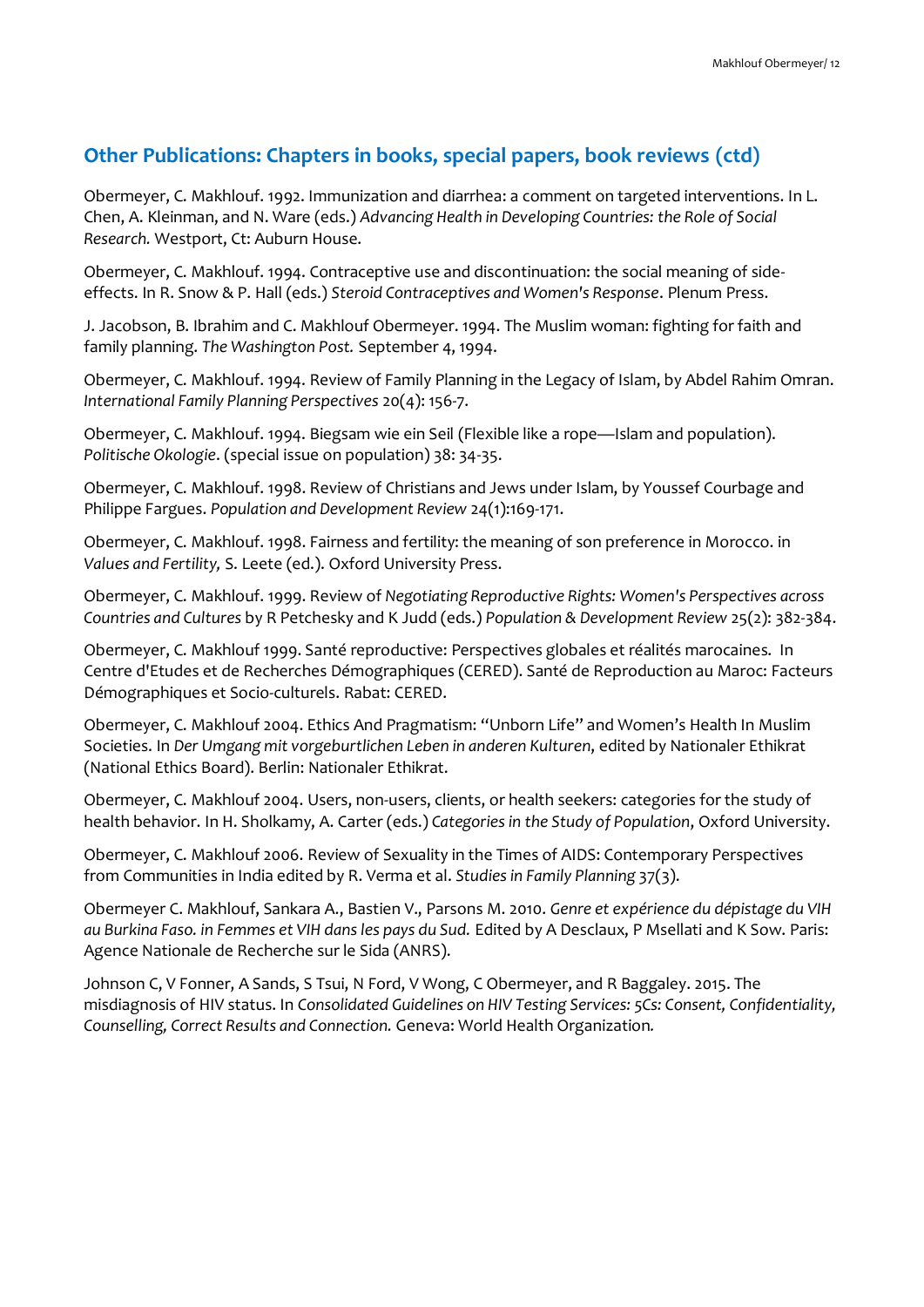### **Consultancies**

Regional conference on maternal mortality in the Maghreb: presentation and discussion groups, Marrakech. AID office Rabat, Morocco (1991).

Review of the health situation in Lebanon. Ford Foundation regional office in Cairo (1992).

Review of conceptual frameworks and methodologies, Egypt research team. International Reproductive Rights Action Group (1993-1995).

Health monitoring in Egypt (conceptual framework and organization of workshop). The Population Council regional office for West Asia and North Africa (1995).

Program Review and Strategy Development for Morocco (PRSD). Review of population activities and recommendations for a five-year strategy. United Nations Fund for Population Activities (1996).

Indicators of Reproductive Health: A Review. International Planned Parenthood Federation, Tunis Regional Office (1996).

Social science perspectives on trachoma control. Helen Keller International (1997).

Working Group on Gender, MEASURE Project. Macro International (1998-99).

Reproductive Health in Morocco. Centre d'Etudes et de Recherches Démographiques, Ministry of Population, Rabat, Morocco (1998).

User Perspectives on Health Reform in Egypt. Partnership for Health Reform Project (1998-99).

Utilization of Health Services in Lebanon: National Household Survey. World Health Organization (1998- 1999).

Reproductive Morbidity in Morocco: A National Survey. John Snow International, United Nations Fund for Population Activities, and Ministry of Health, Morocco (1998-99).

### **Professional Activities**

Member, Menopause and HIV professional organizations

Member, various scientific organizations and editorial boards (see above, under Research Management)

Member of doctoral thesis committees, including, most recently :

1. Université Paris-Descartes, 2014

Thesis of Sarah Memmi, « Comportements conjugaux et procréatifs : une étude socio-démographique dans le contexte Palestinien »

2. Institut de Santé Publique, Epidémiologie et Développement (ISPED), Université de Bordeaux, 2015, Thesis of Patrice Tchendjou « Conseil Prenatal du VIH orienté vers le couple: faisabilité et effets sur la prévention du VIH au Cameroun »

3. Ecole Doctorale, Institut d'Etudes Politiques (SciencesPo), Paris, 2015 Thesis of Jihan Safar, « Mariage et procréation dans le contexte d'Etats rentiers : Oman et Koweït »

4. Ecole Doctorale Biologie-Santé, Université de Montpellier, 2016, Thesis of Odette Rouamba Kyzerbo, « Enjeux et limites du conseil et du test VIH dans un pays de basse prévalence en Afrique Subsaharienne : le cas du Burkina Faso »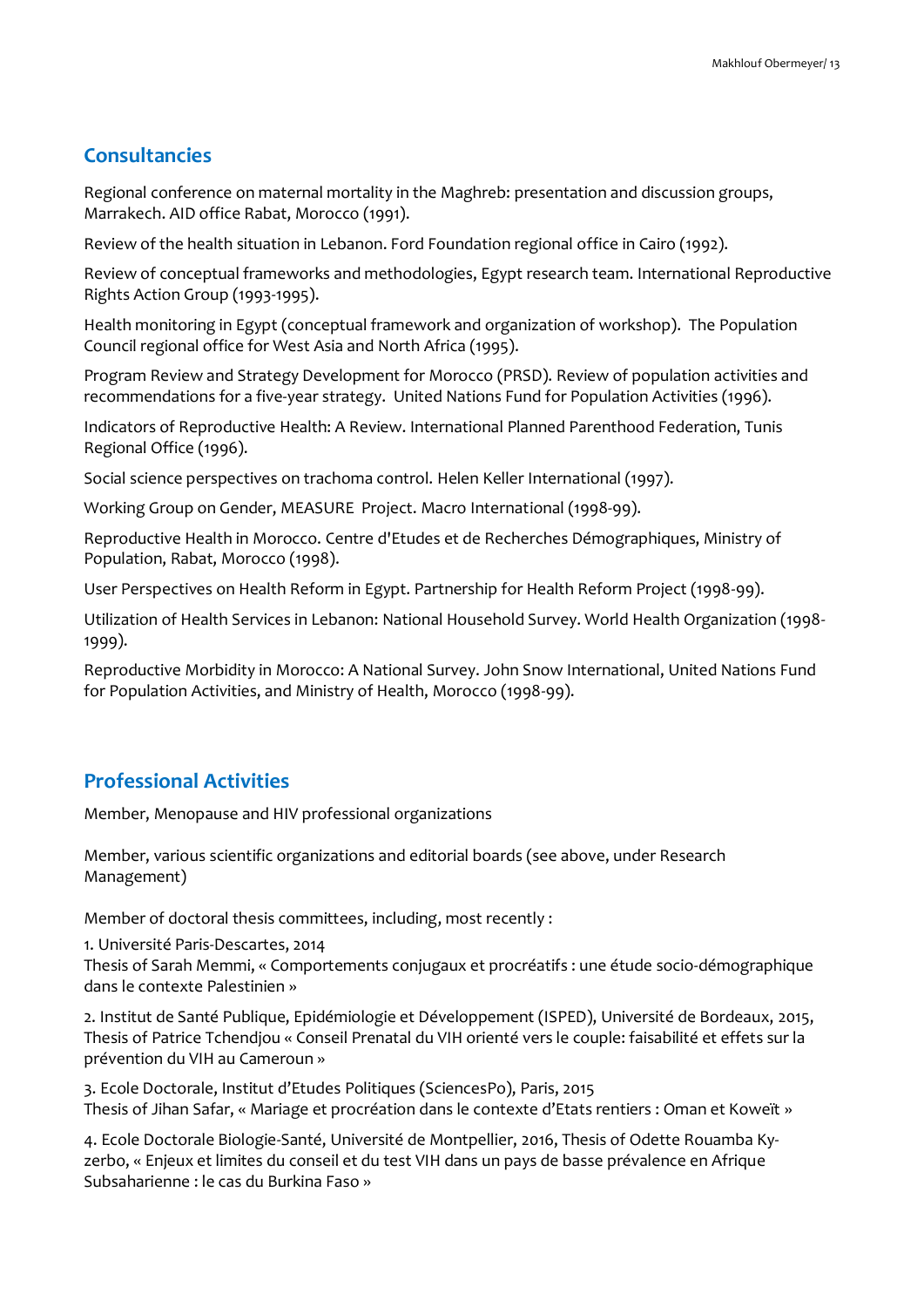# **Professional Activities (ctd)**

Reviewer, various journals and publications, including:

| African Journal of Reproductive Health     | Maturitas                                |
|--------------------------------------------|------------------------------------------|
| American Journal of Human Biology          | Medical Anthropology                     |
| AIDS                                       | Medical Anthropology Quarterly           |
| AIDS Care                                  | Menopause                                |
| BioMed Central                             | National Science Foundation              |
| British Medical Journal                    | <b>PLoS Medicine</b>                     |
| Culture, Health and Sexuality              | PLoS One                                 |
| Current Anthropology                       | Population and Development Review        |
| Demography                                 | Reproductive Health Matters              |
| Ethnos                                     | Science                                  |
| <b>Health Transition Review</b>            | Social Science and Medicine              |
| International Family Planning Perspectives | <b>Studies in Family Planning</b>        |
| Journal of Adolescent Health               | Tropical Medicine & International Health |
| Journal of Biosocial Science               | Wellcome Trust Peer Review               |
| Journal of the International AIDS Society  | World Health Organization Bulletin       |
| The Lancet                                 |                                          |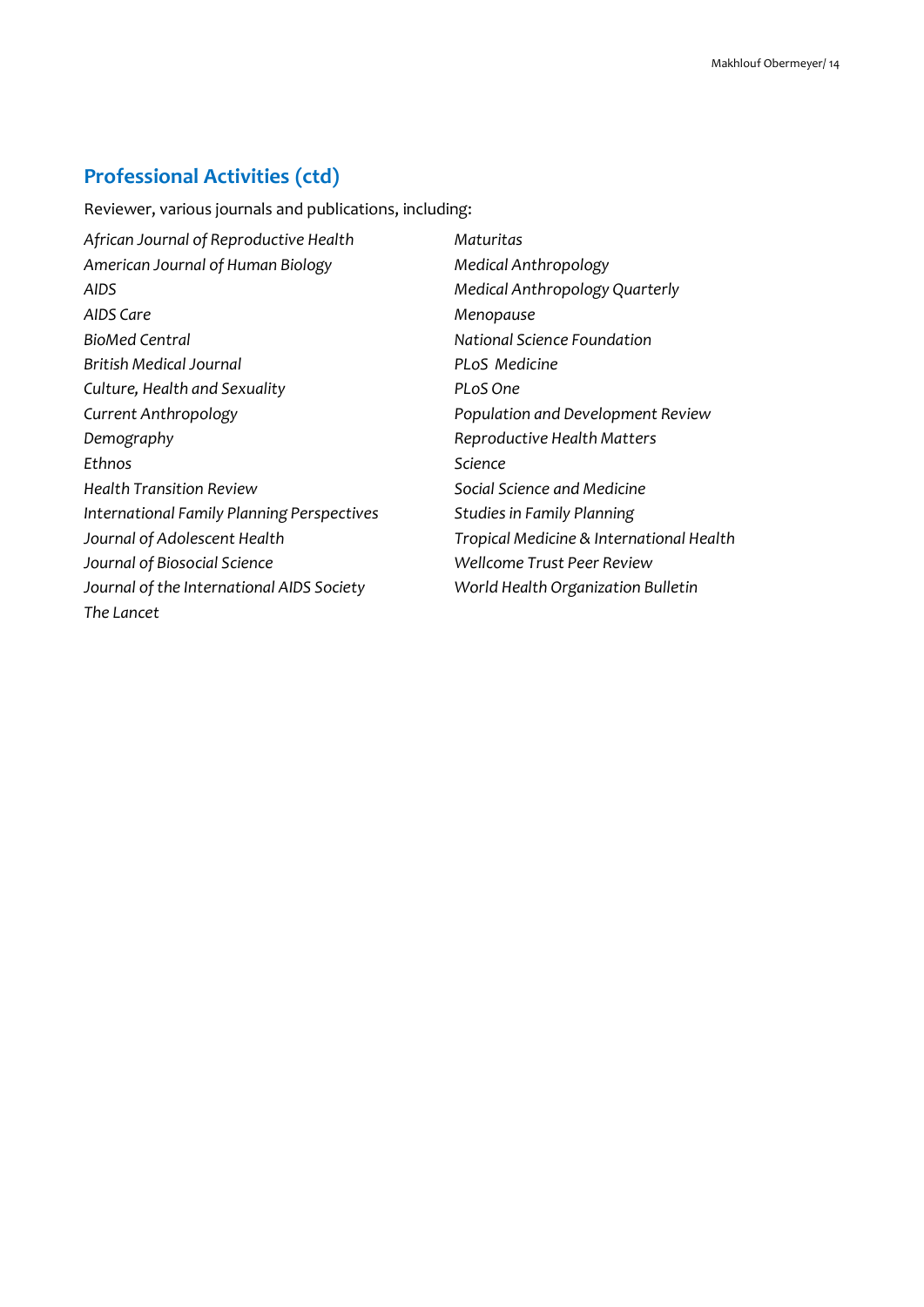### **Lectures and Presentations**

- 1987 Children in war: some epidemiological issues. Department of Maternal and Child Health, Harvard School of Public Health
- 1987 Maternal and child health in Jordan: the determinants of prenatal care, health care at delivery, pediatric care, and immunization. UNICEF/ Ministry of Health/ Jordan University seminar, Amman
- 1989 The utilization of child health services in Jordan. Population Association of America annual meeting, Baltimore
- 1990 Fertility and health in the Middle East: the demographic evidence and its interpretation. Population Association of America annual meeting, Toronto
- 1990 Veils and harems: does the status of women explain population trends in the Middle East? Conference of the Austrian Orient Society, Vienna
- 1990 Changements et blocages: Santé de la femme au Maroc. Rabat, Morocco
- 1990 Services de santé maternelle en Tunisie: déterminants des niveaux d'utilisation. Carthage, Tunisia
- 1991 Reversals in Iran's population policy 1967-1990, Center for Population Studies, Harvard University
- 1991 Women, Islam, and population: is the triangle fateful? Center for Population Studies, Harvard University
- 1992 Some reflections on the persistently high fertility of the Arab world. Population Council workshop on Social Change and Fertility, Cairo
- 1992 Demographic and cultural aspects of maternal health in North Africa. Population Association of America meeting, Denver, Colorado
- 1993 Population and politics in the Arab world: Orientalist models and demographic realities. Center for Middle East Studies, Harvard University
- 1993 National statistics and local realities: the context of maternal health care in Morocco. Working Group on Anthropology and Demography, Brown University.
- 1994 Family law and population policy in the Maghreb. Symposium on Family, Gender and Population Policy, Cairo
- 1994 Fertility norms and parental behavior: Son preference in Morocco and Tunisia. Population Association of America, Miami
- 1994 Clash of cultures or common ground? Reproductive rights in the Middle East and the West. International Conference on Population and Development, Cairo
- 1995 Seeking common ground: Reproductive rights in cross-cultural perspective. Harvard University Symposium on Human Rights
- 1995 Population policies in the Middle East: Transitions and transformations. Social Science Research Council seminar, Istanbul
- 1996 The social context of population transitions South and East of the Mediterranean. Council of Europe Mediterranean Conference, Palma de Mallorca
- 1997 Qualitative methods: A panacea for understanding culture? Population Association of America Meetings, Washington
- 1997 Perspectives épidémiologiques et culturelles sur la ménopause. Faculté de Médecine Ibn Sina, Rabat, Morocco, October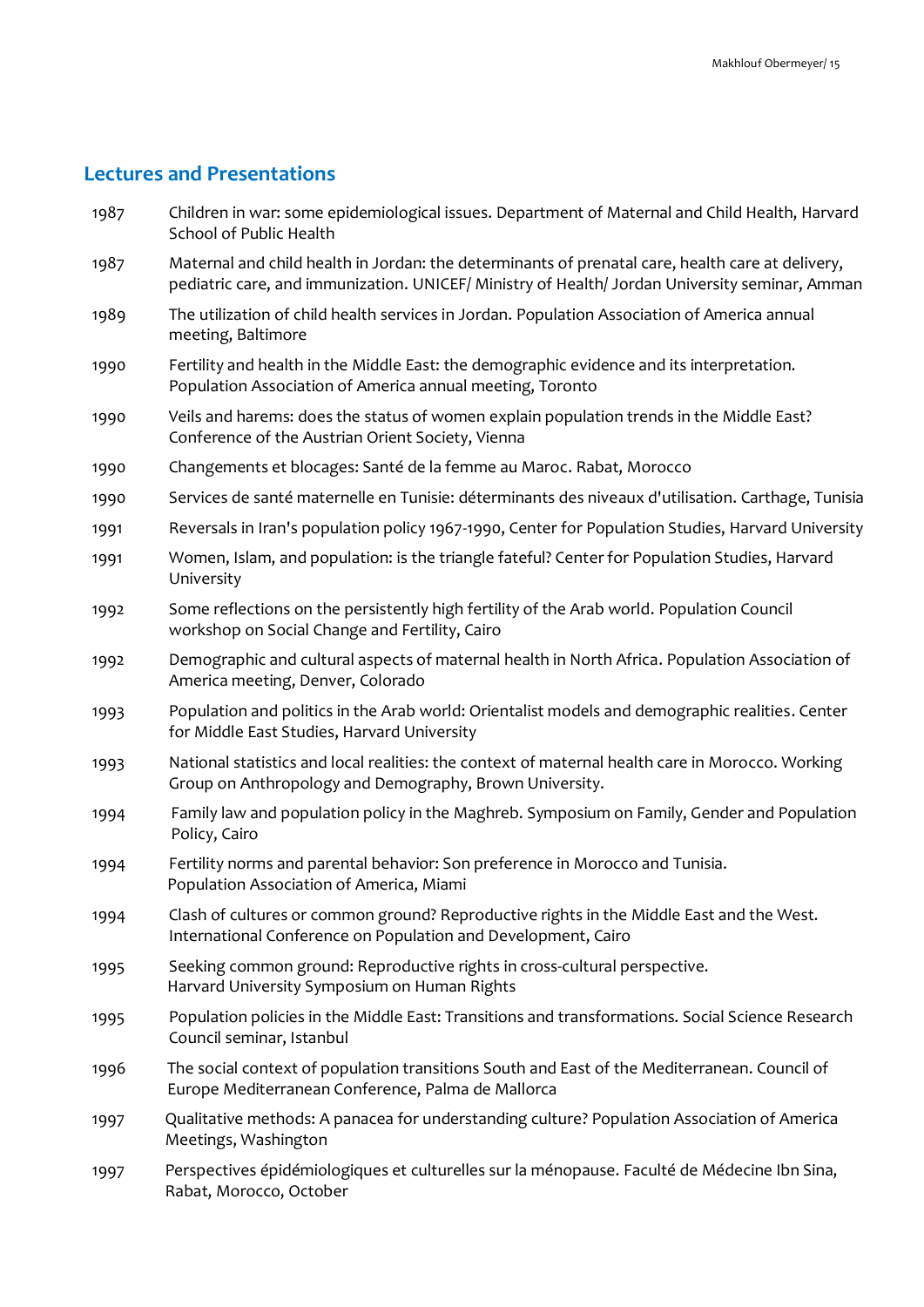| 1997 | A cultural perspective on the reproductive health agenda. International Union for<br>the Scientific Study of Population, International Population Conference, Beijing                                             |
|------|-------------------------------------------------------------------------------------------------------------------------------------------------------------------------------------------------------------------|
| 1998 | User perspectives on health services in Egypt. Workshop on Coping with Health Care Reform,<br>organized by the Antwerp Institute of Tropical Medicine, Lisbon                                                     |
| 1998 | Age of despair? The symptomatology and medical management of the menopause in<br>Lebanon. American Anthropological Association annual meeting, Philadelphia.                                                      |
| 1999 | Users, non-users, clients, or help-seekers? Categories for understanding the use of health<br>services. IUSSP seminar on Social Categories, Cairo                                                                 |
| 1999 | Cross-cultural perspectives on menopause. Plenary session at the North American Menopause<br>Society meeting, New York                                                                                            |
| 1999 | Professional and lay models of menopause. American Anthropological Association meetings,<br>Chicago                                                                                                               |
| 2000 | Youth and society South of the Mediterranean. European University, Florence                                                                                                                                       |
| 2000 | Qualitative and quantitative methods to study the menopause transition. Faculty of Health<br>Sciences, American University of Beirut                                                                              |
| 2001 | The study of medication use: methods and results of the project on middle aged women.<br>University of Amsterdam, Medical Anthropology Department                                                                 |
| 2001 | The menopause transition in Beirut and Rabat. University of Massachusetts at Amherst, Five<br>Colleges Program in Medical Anthropology                                                                            |
| 2001 | Culture, gender and the health of women. Department of Sociology, Universidad<br>Complutense Madrid                                                                                                               |
| 2002 | The Health Consequences of Female Genital Cutting: An Update. Conference to Advance<br>Research on the Health Effects of Female Genital Cutting, Bellagio.                                                        |
| 2003 | Views from the ground: The contribution of qualitative methods to HIV surveillance. Meeting<br>on Measurement of Sexual Behavior in the Era of HIV AIDS. London School of Hygiene and<br><b>Tropical Medicine</b> |
| 2003 | Ethics and pragmatism: Unborn life and women's health in Muslim societies. Presentation to<br>the National Ethics conference, Berlin                                                                              |
| 2003 | Social mapping for 3x5: the social dimension in treatment scale-up. Global Forum for Health<br>Research, Geneva                                                                                                   |
| 2003 | Connecting social science with practice. Social Science Research Council, New York                                                                                                                                |
| 2004 | The behavioral dimension of adherence and its implications. Institute of Medicine meeting on<br>ARV Treatment Scale-up in Resource-poor countries, Washington                                                     |
| 2004 | HIV/AIDS in the Arab World: A Review of the Evidence on Prevalence and Treatment, American<br>University of Beirut, Faculty of Health Sciences 50th Anniversary Public Health Lectures, Beirut                    |
| 2004 | The social context of HIV treatment scale-up. University of Amsterdam                                                                                                                                             |
| 2004 | Cross-Cultural Differences in Menopausal Symptom Reporting and Medication Use: Results of<br>the DAMeS study. Harvard University                                                                                  |
| 2005 | Tester, Prévoir, et Traiter: les Tests pour le VIH. Colloque de l'AMADES (Anthropologie<br>Médicale Appliquée au Développement et à la Santé). Ascona                                                             |
|      |                                                                                                                                                                                                                   |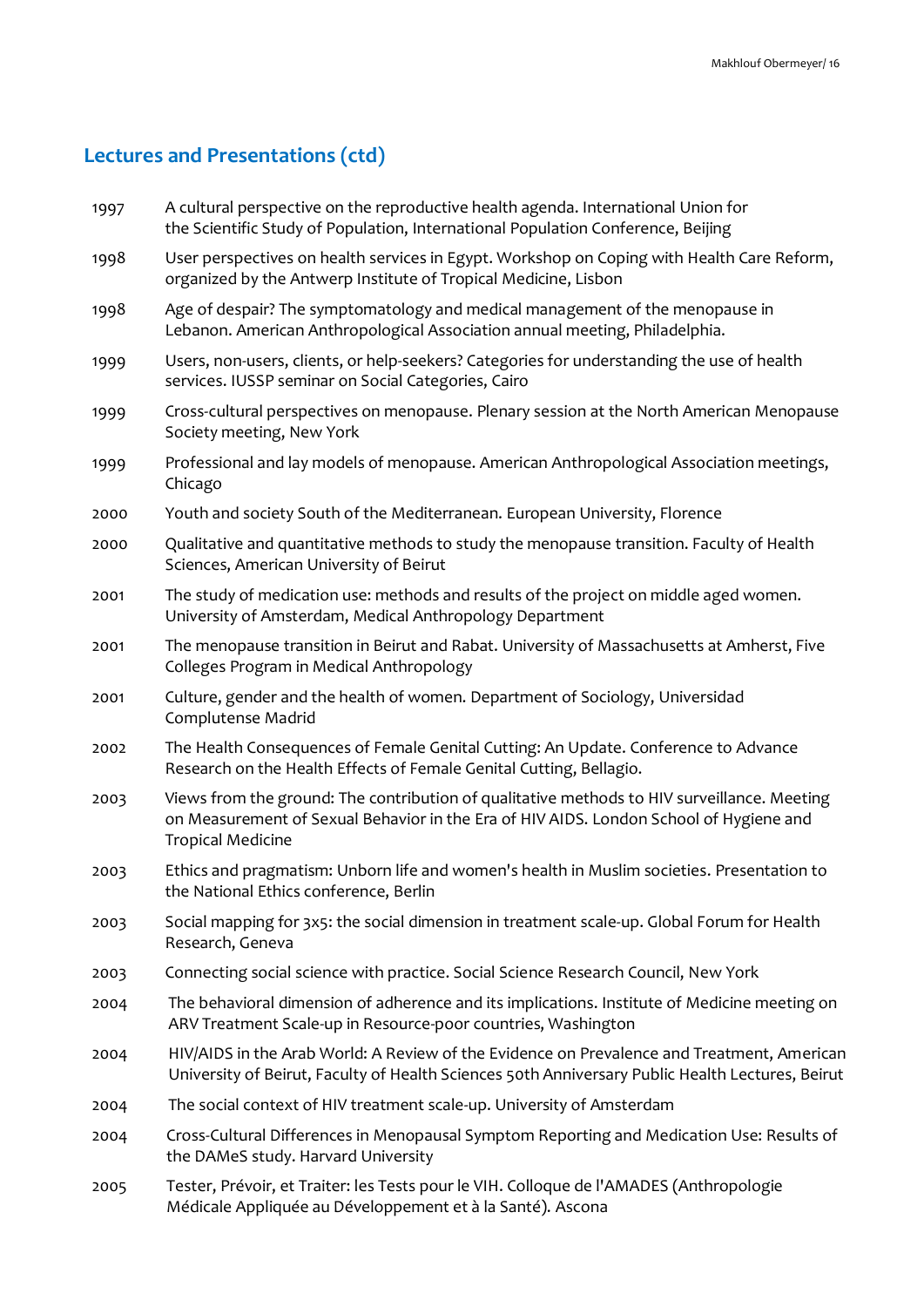| 2005 | HIV in the Middle East and North Africa: Prevalence, Prevention and Treatment. Wilson<br>International Center for Scholars, Washington                                                                                                               |
|------|------------------------------------------------------------------------------------------------------------------------------------------------------------------------------------------------------------------------------------------------------|
| 2005 | Tools for Social Mapping on HIV Treatment and Prevention. University of Amsterdam                                                                                                                                                                    |
| 2006 | Generic Tools for Operational Research on HIV Treatment and Prevention. World Health<br>Organization Meeting, Geneva                                                                                                                                 |
| 2006 | Evidence to inform Scale-up to Universal Access to HIV treatment. London School of Hygiene<br>and Tropical Medicine Meeting, Entebbe                                                                                                                 |
| 2006 | Adherence to anti-retrovirals: the evidence on social and behavioral factors. Boston University<br>School of Public Health                                                                                                                           |
| 2006 | Locally grown, Globally informed: Operational Research for HIV. International Conference on<br>HIV AIDS, Toronto                                                                                                                                     |
| 2006 | Counseling for HIV: A review of the evidence. University of Amsterdam                                                                                                                                                                                |
| 2007 | Accélérer l'accès au Dépistage Conseil pour le VIH: Données et Défis. Conseil Régional du VIH<br>Sida, CRIPS, Paris                                                                                                                                  |
| 2007 | Operational Research Agendas: some lessons learned from WHO's work. National Priority-<br>Setting meeting, Phnom Penh, Cambodia                                                                                                                      |
| 2007 | Le conseil-dépistage du VIH: Données globales et situation dans le monde arabe. Association<br>de Lutte Contre le Sida, Fes, Marrakech                                                                                                               |
| 2007 | Symptoms, menopause status and country differences. A comparative analysis from DAMeS.<br>Universidad Autonoma, Madrid                                                                                                                               |
| 2007 | Priorities for operational research on HIV: Highlights and relevance to the Middle East Region.<br>Workshop on Communicable Diseases, Cairo                                                                                                          |
| 2007 | Symptomatologie et expérience de la ménopause: Etude comparée au Maroc et dans 3 pays.<br>Institut National d'Administration Sanitaire, Rabat, Morocco                                                                                               |
| 2007 | Peut-on définir les bases d'une formation en santé publique socialement informée? Anthropologie<br>Médicale Appliquée au Développement, Marseille                                                                                                    |
| 2007 | Circoncision et prévention du VIH. Agence Nationale de Recherche sur le Sida. Paris                                                                                                                                                                  |
| 2007 | Research on public health interventions: conceptual and methodological issues. Institute for<br>Health Metrics and Evaluation, Washington University, Seattle                                                                                        |
| 2008 | Integrating quantitative and qualitative approaches to health reports: Lessons from the DAMeS<br>study. Conference on Comparable Measurement of Functional Health. Institute for Health Metrics<br>and Evaluation, University of Washington, Seattle |
| 2008 | The report of the Commission on the Social Determinants of Health: Some thoughts on the<br>framework, evidence, and recommendations. Conference on the Commission's Report, Wellcome<br>Institute and University College London                      |
| 2008 | Generic tools to facilitate operational research on HIV. Regional meeting of HIV officers, World<br>Health Organization, Cairo                                                                                                                       |
| 2009 | Testing and counselling for HIV: Research and ethical issues. Dept of Anthropology and Program<br>on Global Health, University of Massachusetts at Amherst                                                                                           |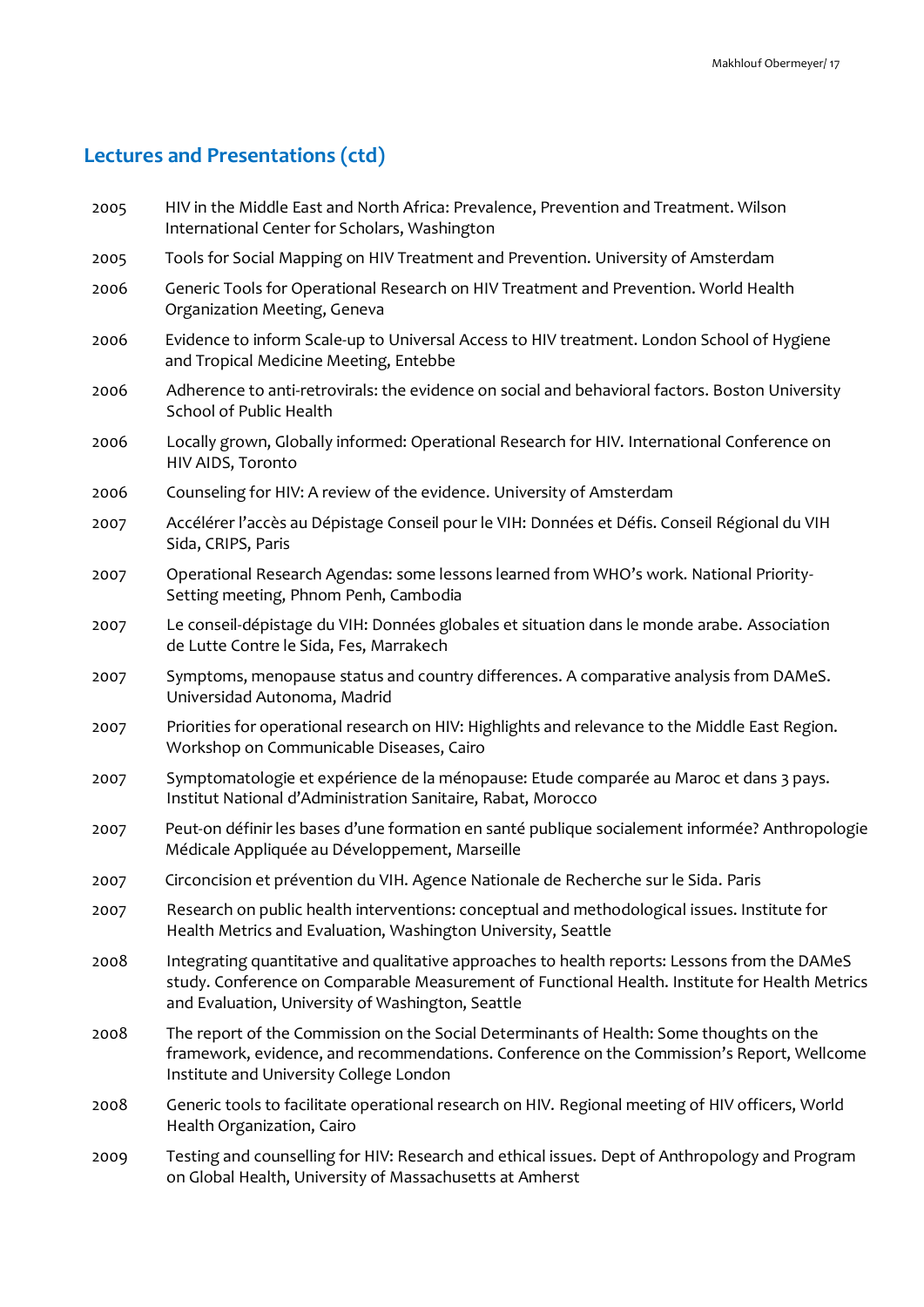2009 "Know your status:" Global debates and policies around HIV testing and counselling, Universidad Complutense Madrid and Areces Foundation, Madrid 2009 Operational research on HIV testing, treatment and prevention: questions and research tools. World Health Organization, Phnom Penh. 2010 "Test and Treat", "Treatment as Prevention": Can the social sciences find a middle ground? Goldsmith University of London 2010 Accélération du dépistage-conseil du VIH: Enjeux et Pratiques. Conférence Francophone VIH/SIDA, Casablanca 2010 Testing for HIV: Global debates and new evidence from a WHO multi-site study Center for Global Health and Development, Boston University 2010 HIV testing as the gateway to treatment and prevention: Evidence from 4 African countries. HIV Grand Rounds, Columbia University, New York 2011 Operational research on HIV: Plenary presentation at the International AIDS Society meeting, Rome 2011 Testing for HIV: Global debates and new evidence. American University of Beirut, Center for Research on Population and Health, Beirut 2011 Changing dynamics of gender and HIV: AIDS in the fourth decade. World AIDS Day presentation, Columbia University, New York 2012 Innovative approaches to the analysis of quantitative and qualitative data on HIV testing and counselling in Africa, collective presentation of the MATCH study group. Faculty of Health Sciences, American University of Beirut, 23 October 2012. 2013 Can HIV testing be scaled-up while protecting human rights? Evidence from SubSaharan Africa. Harvard School of Public Health, Boston. 2013 La prévention dans les pays du Sud. Plenary presentation at the annual meeting of the Association des Epidémiologistes de Langue Française, Bordeaux 2013 Adolescent health in Arab countries: Statistics and social context. Presentation at the conference of the Doha International Family Institute, Doha 2014 Access, human rights, and quality of HIV testing and counselling: An update from subSaharan Africa. World Health Organization and UNAIDS, Geneva 2014 2014 2014 Etudes comparées sur la ménopause : Quelques éléments pour une discussion. Centre de Recherche en Epidémiologie et Santé des Populations, Paris HIV testing and counselling in Africa: Evidence, ethics, and research highlights from a multi-site study. University of Massachusetts at Amherst. Le dépistage-conseil du VIH : avancées, défis, et aspects éthiques. Plenary presentation at the AFRAVIH conference (International Francophone Conference on HIV), Montpellier 2014 Santé des jeunes dans les pays arabes: Données, contexte et perspectives comparées. Keynote presentation at the conference Santé des Jeunes en Méditerranée : Protéger la Jeunesse pour Préserver l'Avenir. Villa Méditerranée, Marseille 2015 Unhealthy weight in the Arab region: prevalence, socio-economic factors, gender, and social context. 7th International Conference on Health Issues in Arab Communities, Mascat, Oman